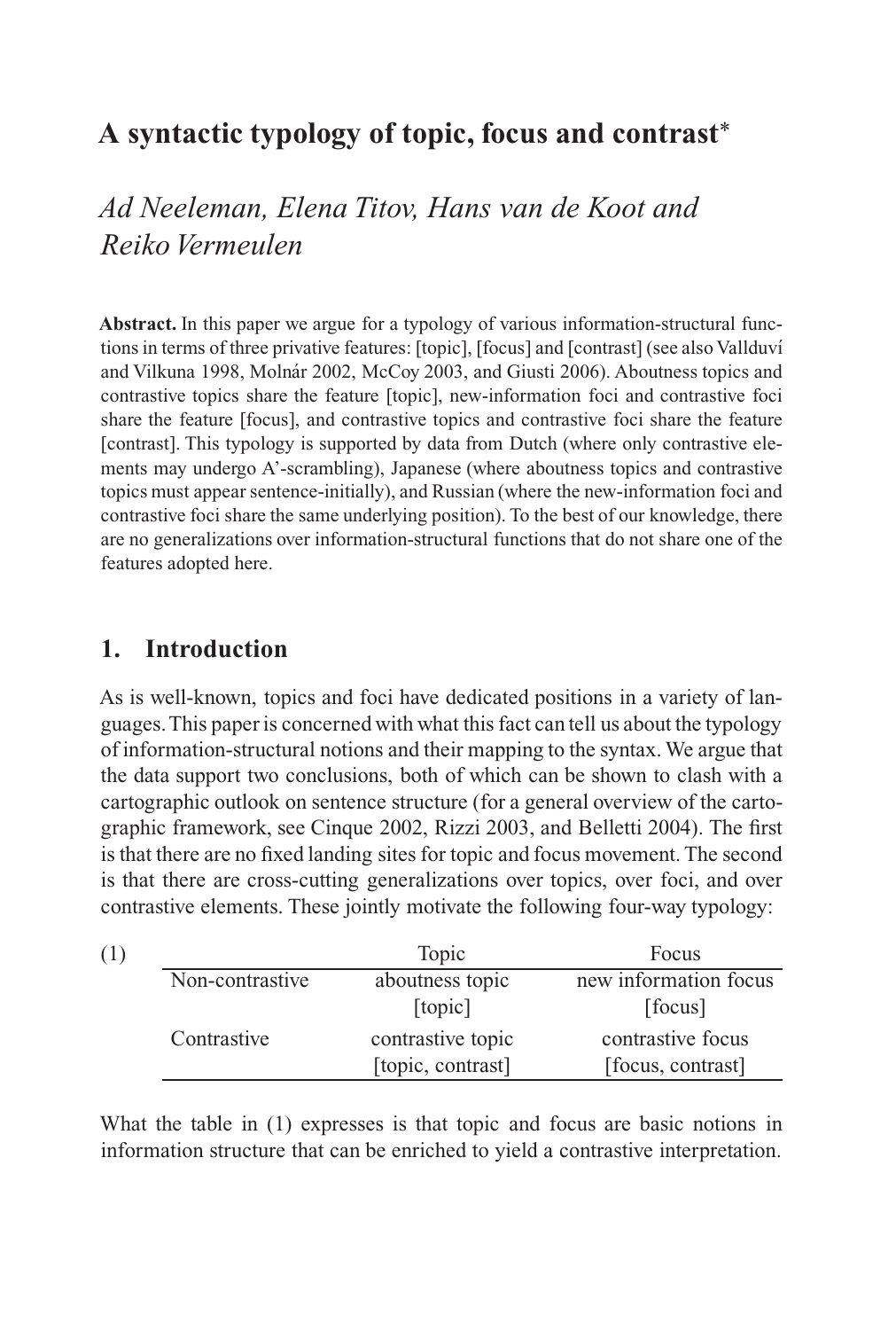In other words, a contrastive topic and a contrastive focus are an aboutness topic and a new information focus interpreted contrastively. We are not the first to make a suggestion along these lines; related ideas can be found in Vallduví and Vilkuna (1998), Moln´ar (2002), McCoy (2003), and Giusti (2006).

Cartography is based on two core tenets. First, it assumes a one-to-one correspondence between syntactic position and interpretive effect. Topic and focus will hence be realized in designated functional projections, which according to Rizzi (1997) are located in the left periphery of the clause. Second, cartography tacitly adopts a radically decompositional approach to syntactic categories. This second assumption is in fact implied by the first: if there are two interpretive effects, there must be two designated positions in which these are licensed. Consequently, every semantic feature that has syntactic import must head its own functional projection. This drives the cartographic research program to the highly articulated phrase structure found in much recent work.

Our claim that topic and focus do not have designated positions in the clause obviously runs counter to the first tenet of cartography. The cross-cutting generalizations that we establish have the consequence that the presence of [contrast] is conditional upon the presence of either [topic] or [focus]. This conclusion does not mesh with the second tenet of cartography, that of radical syntactic decomposition. Specifically, an encoding of these features as heads of functional projectionsTopicP, FocusP and ContrastP cannot capture the data provided in the following sections. We will develop both arguments in more detail in sections 3 and 6.

In order to make the comparison with cartography as explicit as possible, we will treat [topic], [focus] and [contrast] as privative syntactic features. This is a matter of presentational convenience; in fact, none of our arguments are adversely affected if [topic], [focus] and [contrast] are merely discourse notions targeted by mapping rules operating between syntax and information structure.

The strongest evidence for the typology in (1) comes from the syntactic distribution of constituents with different information-structural functions. If we treat contrast, topic and focus as privative features, we expect to find rules that mention [topic] and therefore generalize over aboutness topics and contrastive topics, rules that mention [focus] and therefore generalize over new information focus and contrastive focus, and rules that mention [contrast] and therefore generalize over contrastive topic and contrastive focus. We do not expect to find rules that generalize over aboutness topics and new information foci, over contrastive topics and new information foci, or over aboutness topics and contrastive foci. None of these pairs share a feature.

The import of these predictions of course depends on what we mean by notions like 'focus', 'topic' and 'contrast'. We take 'focus' to be the information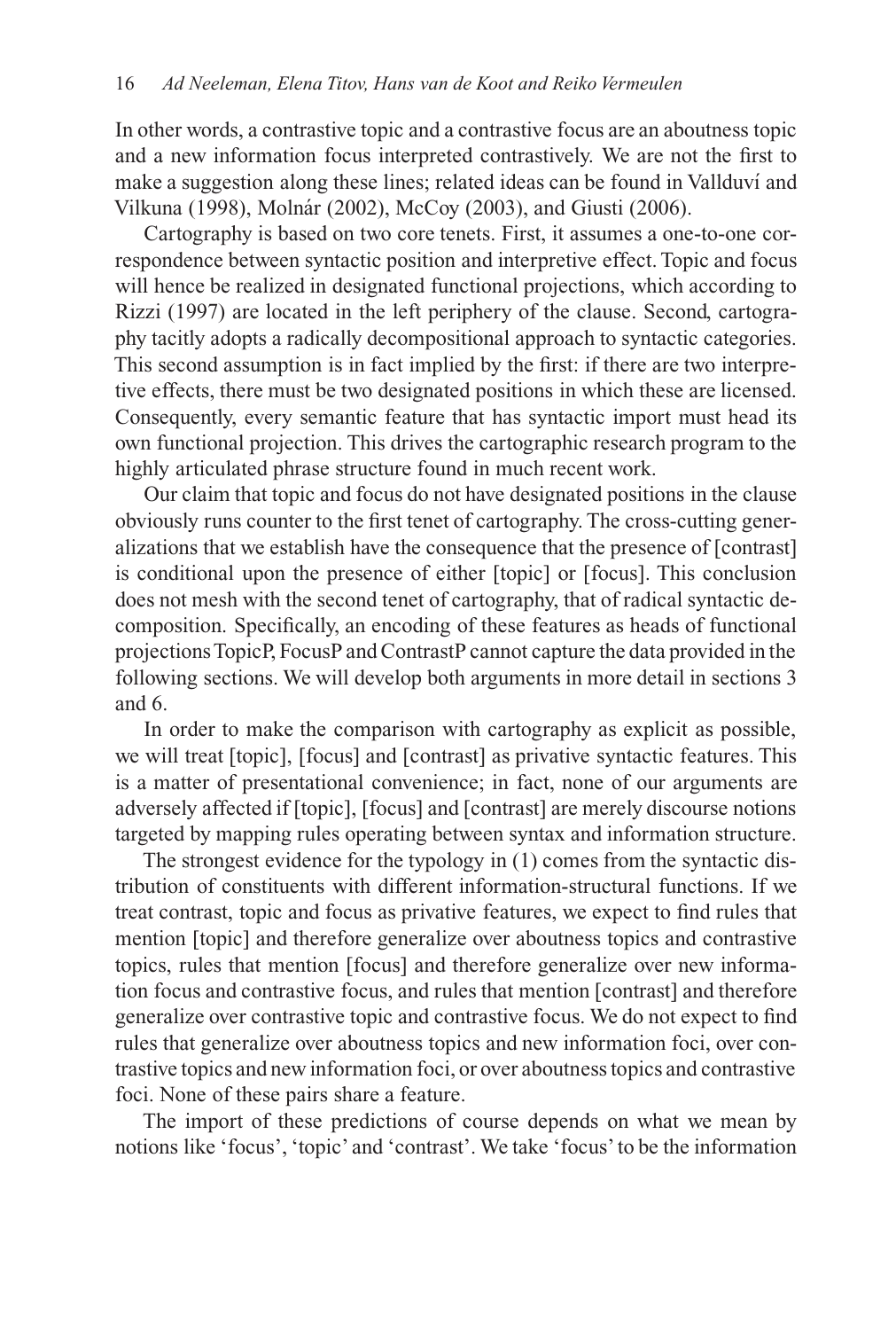highlighted in a proposition. For example, in the answer to a wh-question, the constituent that corresponds to the wh-expression is a focus. The rest of the sentence functions as the background to this focus; that is, the focus is highlighted with respect to this material (throughout we use small capitals to mark foci):

(2) a. *What did Rutger buy?* b. *Rutger bought A GUN.*

We follow Reinhart (1981) in assuming that topics should be defined in terms of aboutness (the linguistic relevance of aboutness is motivated by several phenomena, including anaphora resolution). On Reinhart's definition, a topic is the entity that the utterance is about. Thus, while 'focus' is notion operative at the level of propositions, 'topic' is primarily a discourse notion (see Tomioka 2009 for recent discussion). But of course some syntactic constituents are used to manipulate the topic of discourse (by introducing a new topic or narrowing down the current topic, and so on). These are often referred to as sentence topics or linguistic topics. We reserve the feature [topic] to distinguish them from constituents with other information-structural functions.

Linguistic topics should be distinguished from expressions contained in the utterance that merely index the current topic of discourse (see Lambrecht 1994 for extensive discussion)<sup>1</sup>. We can illustrate the distinction using the following discourse (throughout we use double underlining to mark topics):

(3) a. *Maxine was introduced to the queen on her birthday.* b. *She was wearing a special dress for the occasion.*

In (3a), *Maxine* is a linguistic topic: it introduces a new topic of discourse. The initial comment made about Maxine is that she was introduced to the queen on her birthday. The pronoun *her* in this comment is not a linguistic topic, but a category that indexes the topic. We take the same to be true of the continuation of the discourse in (3b), which is what one might call an 'all-comment' sentence, linked to the topic *Maxine* through the pronoun *she* (see Vallduví 1992, Lambrecht 1994, and Vallduví and Engdahl 1996 for discussion).<sup>2</sup> A consequence of this view is that the traditional notion of aboutness is a reliable indicator of discourse topics, but not of linguistic topics (i.e. constituents that bear the [topic] feature). In what follows, we will introduce tests for linguistic topichood where appropriate.

The final notion we rely on is that of contrast. Constituents that are contrastive are understood to belong to a contextually given set out of which they are selected to the exclusion of at least some other members of the set. Both topics and foci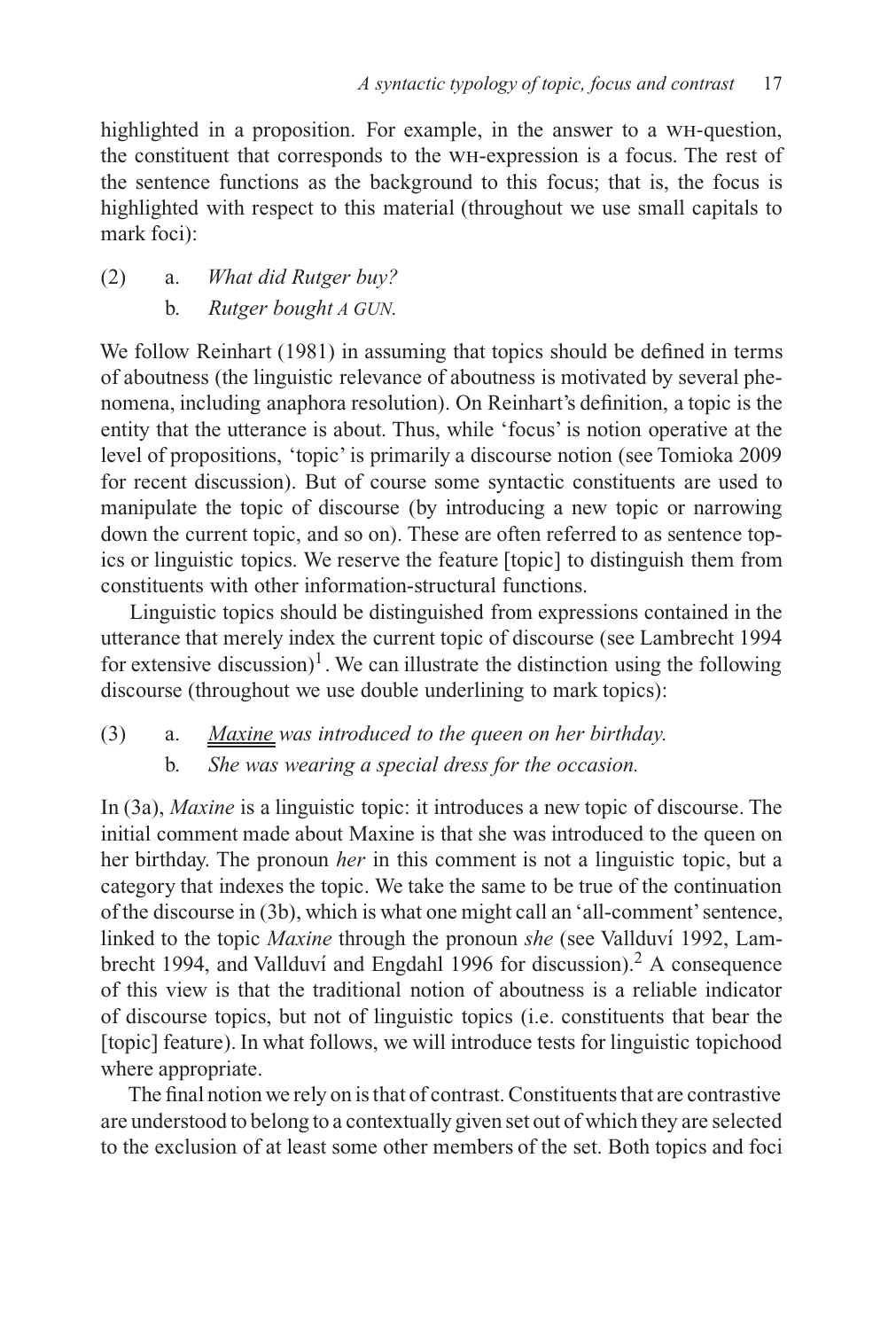can be interpreted contrastively. In English, contrastive topics and foci are each marked by a special intonation. Contrastive foci typically carry what Jackendoff (1972) calls an A-accent: a plain high tone (H\*), often followed by a default low tone (see Büring 2003 and references mentioned there). Contrastive topics carry a B-accent, maximally realized as L+H\* followed by a default low tone and a high boundary tone  $(L H<sup>o</sup>)$ . We will not indicate A- and B-accents in examples, but all constituents marked as contrastive topic or focus are taken to carry these accents in languages that distinguish them (like Dutch). Further tests that identify contrastive topics and contrastive foci will be introduced as we proceed. (Throughout we use boldface to mark contrast.)

(4) a. *Rutger bought* **A GUN***.*

### b. *Maxine was introduced to the queen on her birthday.*

On the appropriate intonational contours, (4a) conveys that Rutger bought a gun and not certain other relevant items, while (4b) highlights that the speaker knows that Maxine was introduced to the queen on her birthday, but could not make the same statement about other relevant individuals. (This could be because the speaker lacks knowledge about these other individuals or because he or she knows that a similar statement about them would not be true.)

On these definitions of topic, focus and contrast, the kind of rules excluded by the table in (1) are indeed not attested. However, the kind of generalizations permitted by the table are indeed attested. In each of the following sections we discuss a language with a data pattern that can be captured by a rule that refers to [topic], [focus] or [contrast]. In section 2, we show that Dutch A' scrambling targets constituents with a contrastive interpretation. In section 4, we show that in Japanese both aboutness topics and contrastive topics must appear in the left periphery of the clause, a requirement that sets them apart from other constituents. In section 5, we show that in Russian new information foci and contrastive foci have the same underlying position. The presence or absence of contrastiveness, however, gives rise to very different surface syntax, as contrastive foci are fronted.

There is one generalization whose effects can be found in all three languages:

(5) [Contrast] licenses A'-movement.

It is obvious that (5) holds in Dutch. In Japanese, contrastive topics can be shown to be associated with an A'-trace, while aboutness topics are associated with a null resumptive pronoun (see section 4). In Russian, contrastive foci undergo A'-fronting, while new information foci remain in clause-final position (see section 5).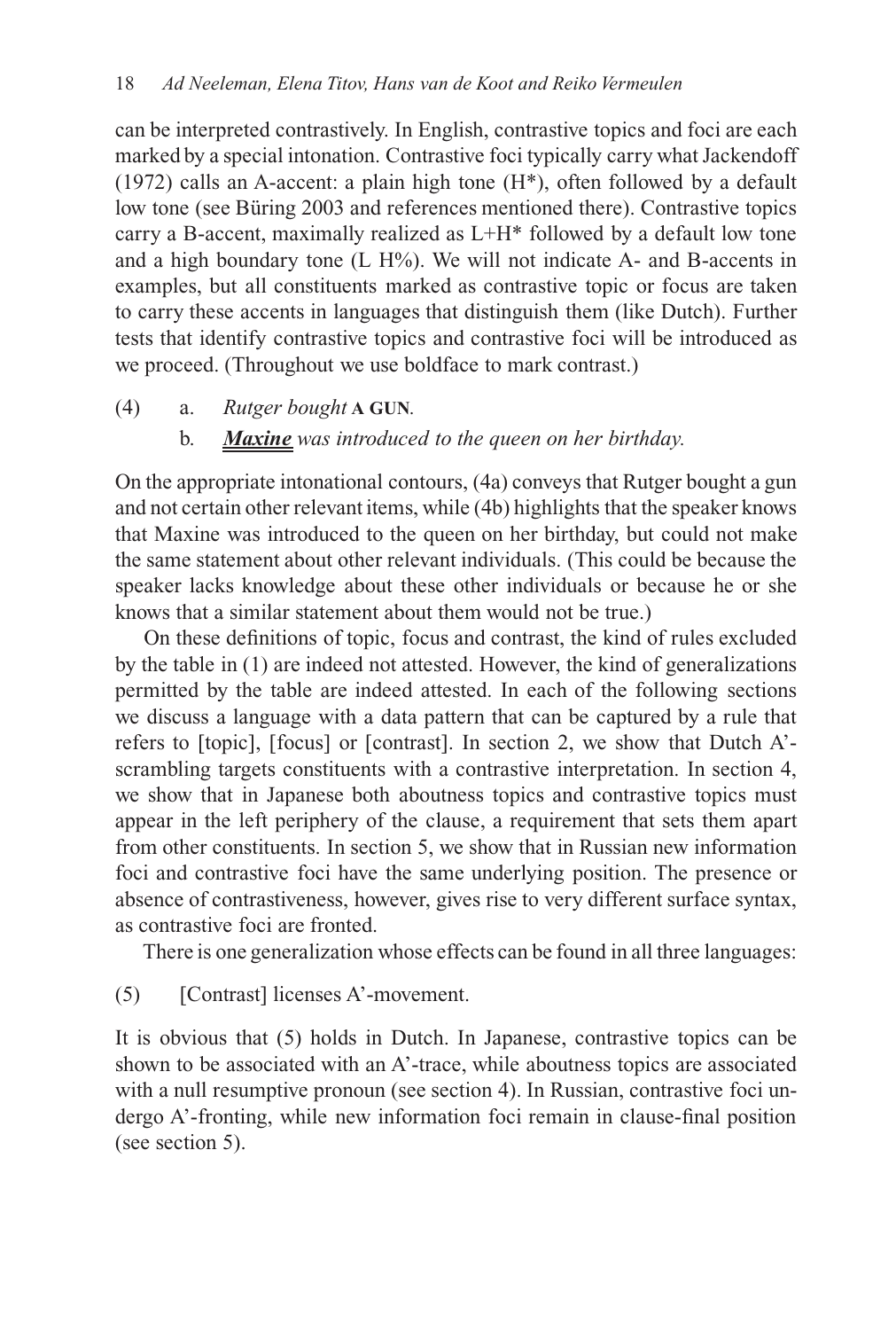The generalization in (5) is of course not new. It goes back to at least Kiss (1998), where evidence for it is provided from languages other the ones discussed here. An obvious question is why the generalization should hold. Kiss suggests that contrast is inherently quantificational, and licenses A'-movement because this operation in general is used to create structures of quantification (a similar idea can be found in Rizzi 1997). We find this an attractive suggestion, although it faces a number of complications (for example, quantification associated with contrast is different in various respects from quantifier scope and scope in wh-questions; compare Zubizarreta 1998). For reasons of space, we cannot address any of these complications here and must leave (5) as a descriptive generalization.

## **2. Dutch A'-scrambling**<sup>3</sup>

There is general agreement that, in Germanic and beyond, there are two types of scrambling. A-scrambling feeds and bleeds binding and secondary predication, does not give rise to weak crossover effects, is clause-bounded, and does not give rise to scope-reconstruction. We cannot illustrate all these properties here, but for relevant discussion, see Vanden Wyngaerd (1989), Mahajan (1990), Zwart (1993), Neeleman (1994), and Neeleman and Van de Koot (2007). In contrast, A'-scrambling does not affect binding or secondary predication, gives rise to weak crossover effects, is not clause-bounded, and reconstructs (obligatorily) for scope. Again, we will not demonstrate these properties here, but refer the reader to Neeleman (1994), Jacobs (1997), Haider and Rosengren (1998), and Neeleman and Van de Koot (2007) for discussion.

In Dutch, the two types of scrambling can be easily told apart, because in this language only A'-scrambling can alter the basic order of arguments (subject – indirect object – direct object).<sup>4</sup> A-scrambling is restricted to the reordering of arguments and adjuncts (see Zwart 1993 and references cited there).<sup>5</sup> The two types of scrambling are also associated with different interpretive effects. Ascrambling operations typically mark the scrambled DP as discourse-anaphoric (that is, the DP refers back to an entity introduced earlier in the discourse); see Reinhart (1995), Neeleman and Reinhart (1998), and Choi (1999), among others, for discussion. Abstracting away from pied-piping, A'-fronting operations typically require the moved DP to be interpreted as either a contrastive focus or a contrastive topic (see Neeleman 1994 and Frey 2001):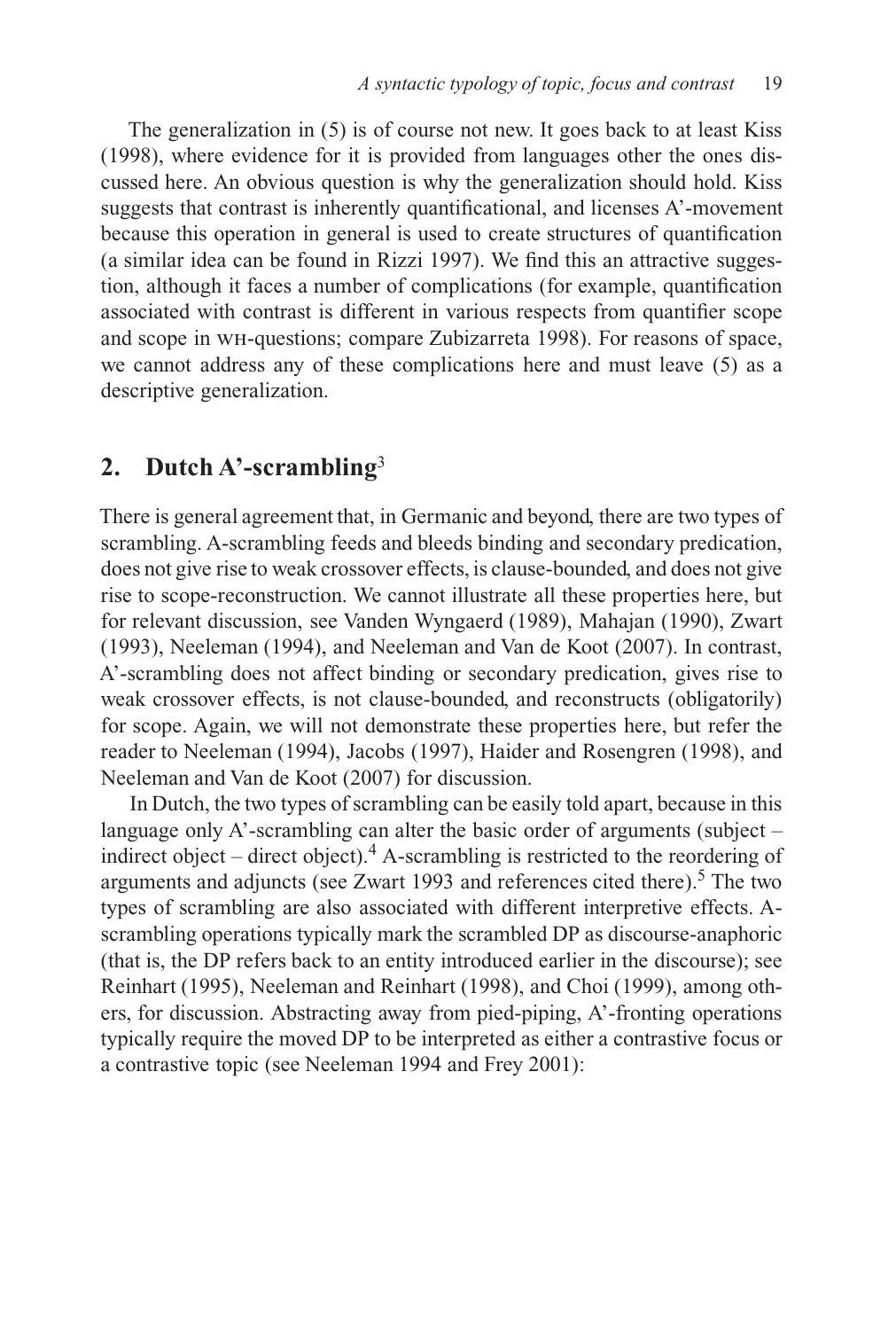*heeft.*

(6) a. *Ik* I believe that only *geloof dat [alleen DIT boek]1 Jan Marie t1 gegeven* this book John Mary given *heeft.* has 'I believe that John has given only this book to Mary.' b. *Ik geloof dat [zo'n boek]1 alleen JAN Marie t*<sup>1</sup> *gegeven* I believe that such-a book only John Mary given

> has 'I believe that only John has given such a book to Mary.'

 $(7)$  a. I believe that John only this book Mary *geloof dat Jan [alleen DIT boek]1 Marie t*<sup>1</sup> *gegeven* given *heeft.* has 'I believe that John has given Mary only this book'

> b. *Ik geloof dat Jan [zo'n boek]*<sup>1</sup> *alleen MARIE t1 gegeven* I believe that John such-a book only Mary given *heeft.* has

'I believe that John has given such a book only to Mary.'

- (8) a. *[Alleen DIT boek]1 zou* only this book would John Mary *Jan Marie t1 geven.* give 'John would give Mary only this book.'
	- b. *[Zo'n boek]1 zou alleen JAN Marie t*<sup>1</sup> *geven.* such-a book would only John Mary give 'Only John would give Mary such a book.'

The data demonstrate that A'-scrambling can target a variety of positions. Irrespective of whether the moving phrase is a topic or a focus, it can land in a position between the complementizer and the subject, as in (6), in a position between the subject and the indirect object, as in (7), or in the first position in main clauses, as in (8). Further landing sites are available in structures containing adverbs, as these are (usually) freely ordered with respect to moved topics and foci.

DPs that are not interpreted contrastively cannot be scrambled across arguments, even if they are topic or focus.

One might conjecture that A'-scrambling is licensed by a mapping rule that assigns a moved constituent an interpretation as contrastive. The drawback of this suggestion is that constituents that remain in situ can also be interpreted in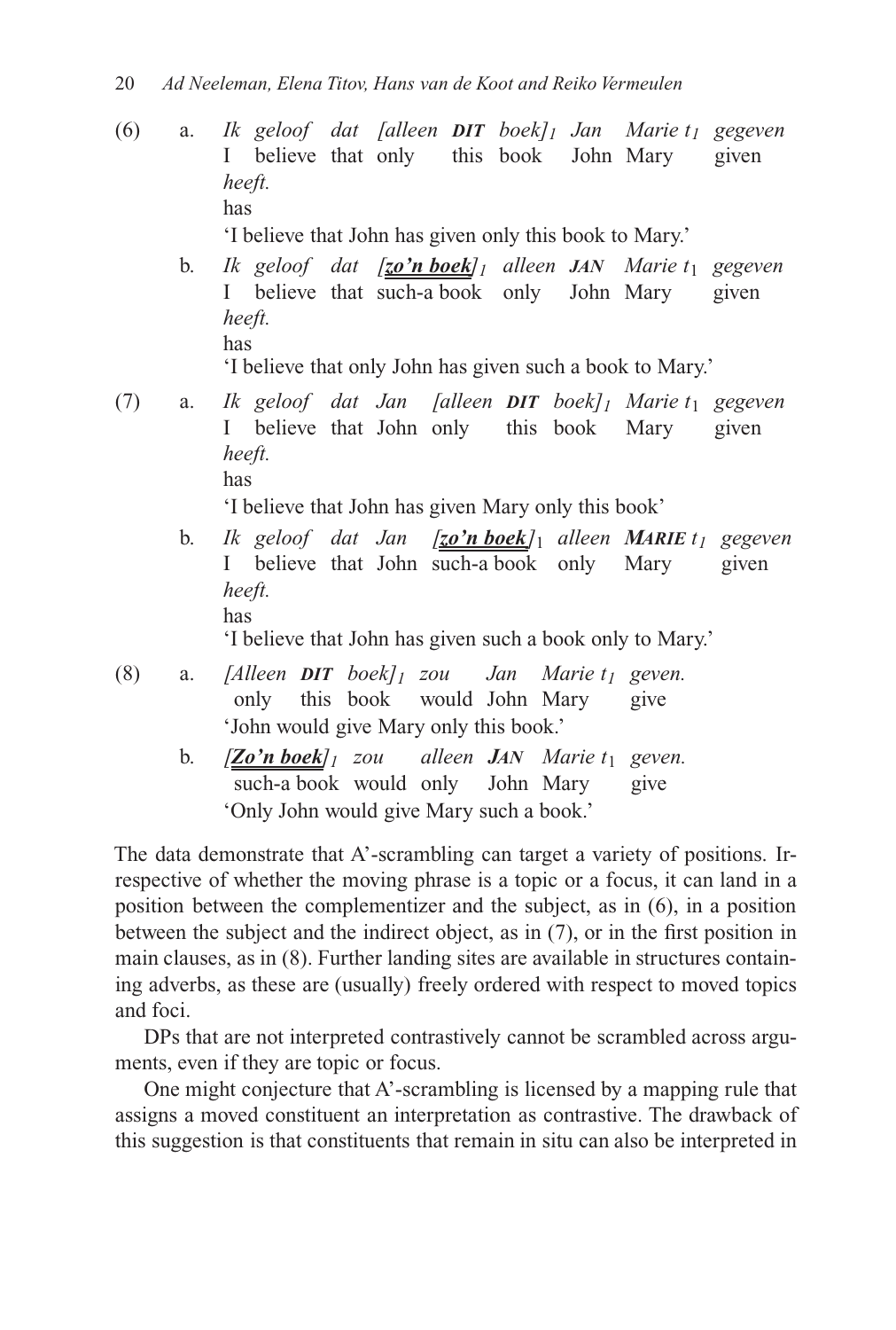this way, so that it is difficult to see what effect the movement could have on the displaced category. This being so, we explore the possibility that A'-scrambling does not affect the interpretation of the moved category itself, but rather that of the constituent to which it adjoins.

The idea, then, is that movement of a contrastive topic or focus marks that material in the sentence used to calculate the contrast (the statement made in relation to the contrasted category to the exclusion of alternatives). We will call this material the domain of contrast (DoC). Thus, if a contrastive topic or focus remains in situ, the domain of contrast need not be a constituent, as indicated in (9a). Therefore, in interpreting the sentence, the hearer must construe an appropriate domain of contrast based on contextual clues. This is different if the contrastive constituent in (9a) moves out of YP, so that an otherwise discontinuous domain of contrast is turned into a constituent, as shown in (9b).



In sum, movements of contrastive topics and foci do not mark the discourse functions of these elements themselves, but rather their domain of contrast; that is, the material relevant to calculating the set of alternatives on which the contrast operates (see Wagner 2005 for related ideas). This proposal can be implemented through the mapping rule in (10). (For the purposes of this paper, we assume that (10) is part of the grammar of Dutch, but not necessarily of the grammars of Japanese and Russian. Of course future research should establish whether it holds more generally. The structure in (11), to which (10) refers, contains the diacritic M that we have used in previous work to encode A'-movement, on a par with the slash notation in HPSG. Nothing hinges on this.)<sup>6</sup>

(10) *DoC Marking* In (11)  $N_2$  is interpreted as the domain of contrast for XP.

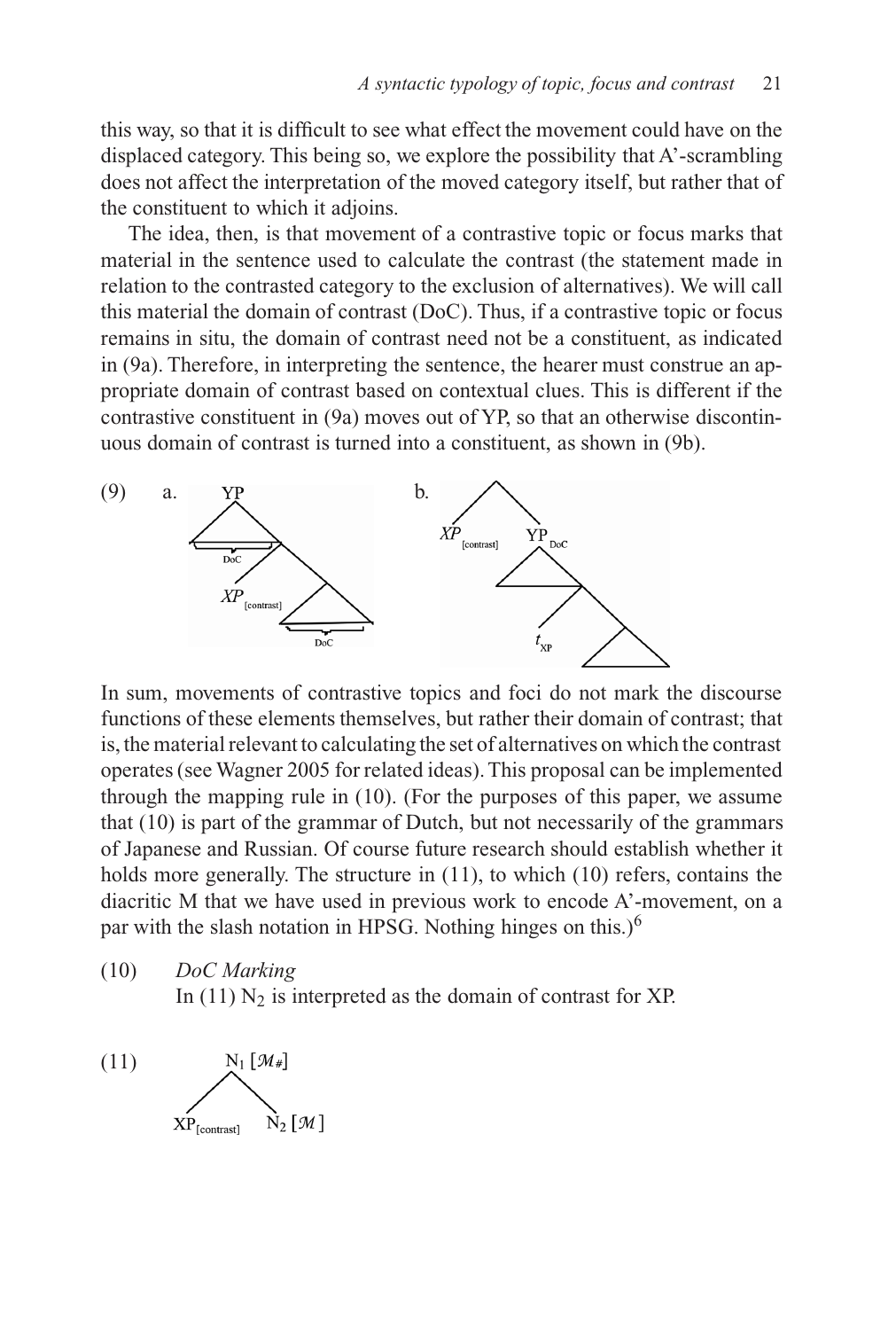The proposal summarized in (10) and (11) entails that the examples in (6) and (7) differ as to whether or not the embedded subject is included in the domain of contrast. This is because both are movement structures and, given that the sister of the landing site of A'-scrambling is the domain of contrast, the status of the subjects in the examples in (6) differs from that of the subjects in the examples in (7). Note that in the absence of A'-scrambling the subject could of course be included in the domain of contrast.

An immediate question that this proposal raises is how domains of contrast can apparently be of different semantic types (a proposition with a single  $\lambda$ bound variable in  $(6)$  and a constituent with a  $\lambda$ -bound variable and an open slot for the subject in (7)). We assume, following Schwarzschild (1999) and others, that a contrast is always based on an expression containing a single λ-bound variable. This expression is used in information structure to generate the set of alternatives from which the contrastive constituent is chosen. If so, there must be an information-structural procedure of existential closure that transforms the domain of contrast in (7) into an expression of the right type. The interpretation of the existentially bound variable is then provided by the context (it must be as specific as the context allows). Thus, the contrast in (6a) is based on the expression  $\lambda x$  [John has given Mary x], while the contrast in (7a) is based on  $\lambda$ x  $\exists$ y [y has given Mary x]. If y is interpreted as 'someone', then (6a) and (7a) differ in the set of alternatives from which the contrastive focus is selected, namely the set of things that John would give Mary versus the set of things that someone would give Mary.

The proposal put forward above makes a number of predictions. The first set of predictions has to do with the interaction between DoC marking and well-formedness constraints on information structure. It is usually assumed that the first partitioning of a sentence at information structure distinguishes a topic and a comment. The comment may then be further partitioned into a focus and a background. This order of partitioning is in line with the suggestion that the topic-comment partitioning applies to an utterance, while the focus-background partitioning applies to a proposition. Consequently it is possible to embed a focus in a comment (as in  $(12a)$ ), but it is not possible to embed a topic in a background (as in (12b)). (For relevant discussion, see Prince 1981, Reinhart 1981, 1995, 2006, Vallduví 1992, Lambrecht 1994, and Hajičová et al. 1998.)

(12) a. topic  $\begin{bmatrix} \text{COMMENT} & \text{FOCUS} & \text{BACKGROUND} & \cdots & \text{]} \end{bmatrix}$ b.  $*$  FOCUS  $\lceil_{\text{RACKGROUND}}$  topic  $\lceil_{\text{COMMENT}} \dots \rceil$ ]

Given that these partitionings are exhaustive, the domain of contrast for a focus must consist of material chosen from the background, while the domain of con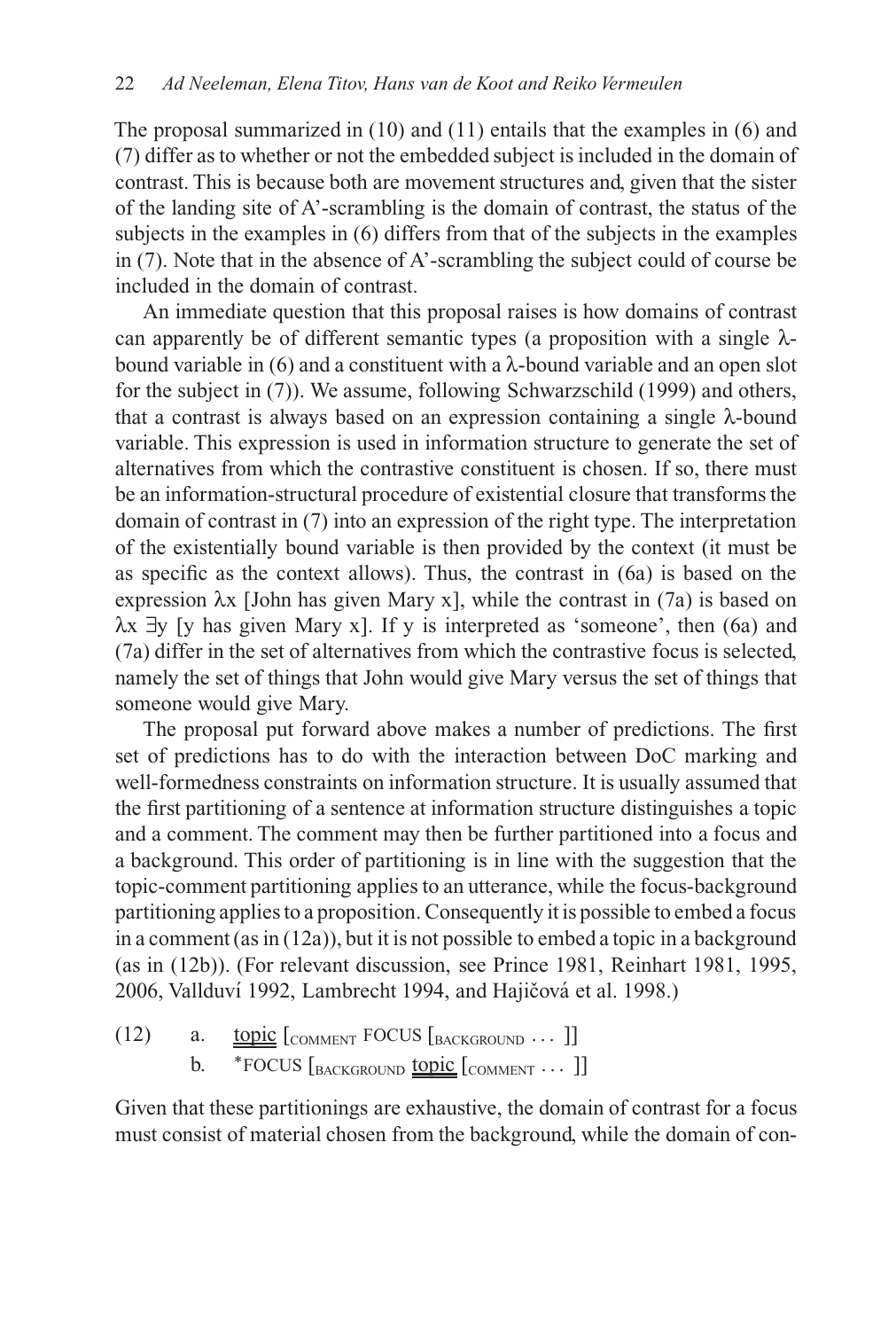trast for a topic must consist of material chosen from the comment. This implies that DoC marking does not only identify material on which a contrast is based, but also forces this material to be construed as belonging to the background or the comment, depending on the interpretation of the contrastive constituent.

We should emphasize that (12a,b) are information structures, and not syntactic configurations. Given that the mapping between syntax and information structure need not be isomorphic, the ban on the embedding of a topic-comment structure in a background will not directly restrict syntactic structure. For instance, it does not follow from (12b) that topics cannot be preceded by foci. Any impact of information-structural constraints on word order in Dutch must result from the application of DoC marking. If no movement takes place, no material is marked as belonging to a domain of contrast (and thus indirectly to a background or a comment). Hence the syntax does not impose any restrictions on the mapping to information structure. However, we expect that the effects of (12b) will be felt if focus movement takes place. The material contained in the domain of contrast marked by movement of a focus must be part of its background. Since by (12b) a background cannot contain a topic, it is predicted that focus movement out of a constituent containing a topic will be impossible.

In other words, what we expect is that the placement of in situ topics and foci is free. However, while a topic can move out of a constituent containing a focus, a focus cannot move out of a constituent containing a topic.

In order to demonstrate that these predictions are borne out, we must sharpen our criteria for classifying a constituent as topic or focus. As pointed out earlier, contrastive foci are associated with an A-accent and contrastive topics with a B-accent. In addition, there are contextual criteria. It is well known that in the answer to a WH-question, the constituent that corresponds to the WH-operator is (usually) a focus. If it is interpreted contrastively, it qualifies as a contrastive focus. By this criterion, *de bonen* 'the beans'in (13a,b) is a contrastive focus. As suggested in the introduction, a contrastive topic is a constituent used to shift the topic of discourse. Such a shift takes place if the hearer answers a question about an entity different from the entity the original question was about. Therefore, *Wim* in (13a,b) can be classified as a contrastive topic (the original question mentioning *Fred*).7

What the data in (13) show, then, is that an in-situ focus may follow a topic, but cannot move across it.<sup>8,9</sup>

(13) *Hoe zit het met Fred? Wat heeft hij gegeten*? 'What about Fred? What did he eat?' *Nou, dat weet ik niet, maar ik geloof* 'Well, I don't know, but I believe'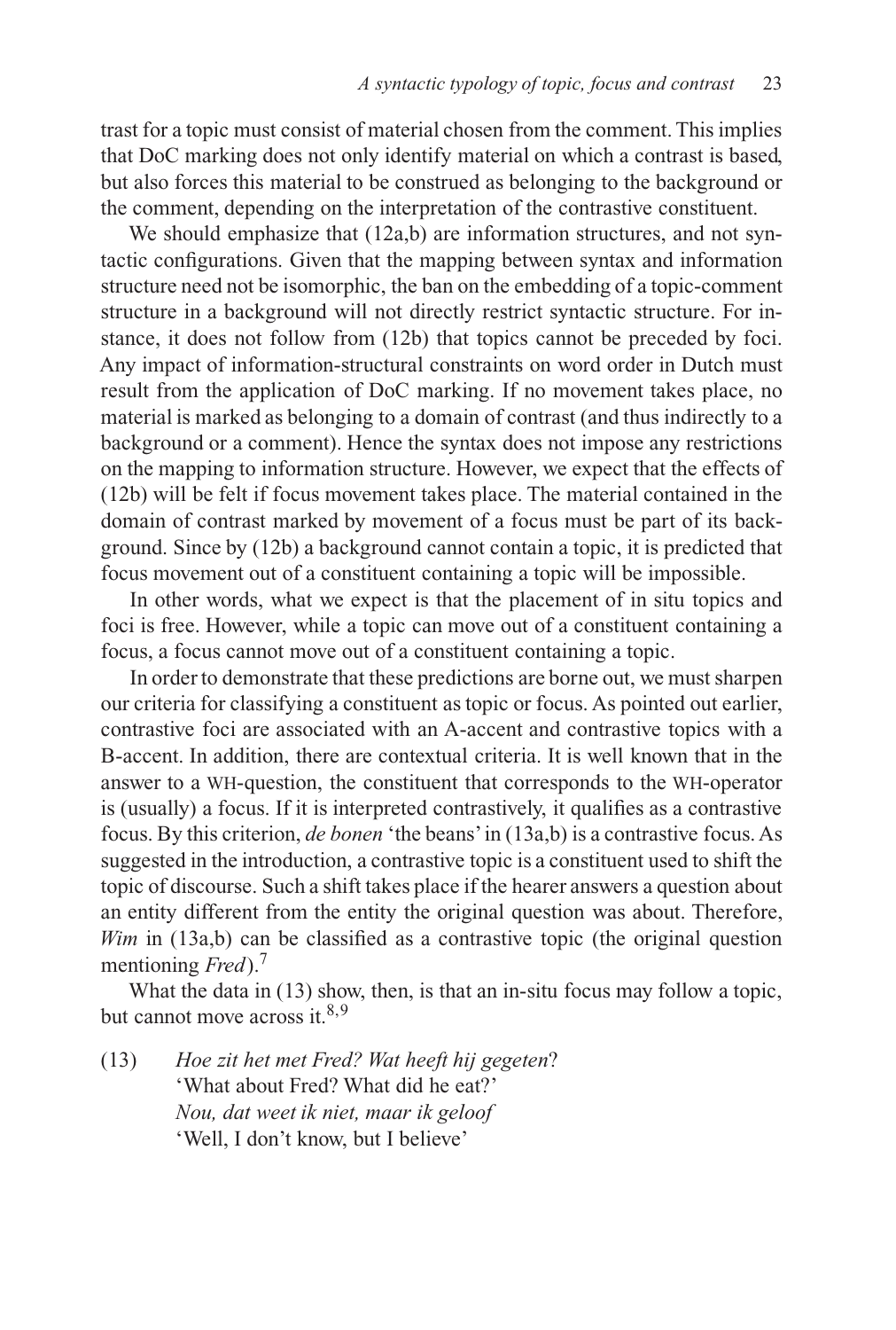- a. *dat Wim van de BONEN meer gegeten heeft dan* that Bill from the beans more eaten has than *vorig jaar.* last year 'that Bill has eaten more from the beans than last year.'
- b. # *dat [van de BONEN]1 Wim t1 meer gegeten heeft dan* that from the beans Bill more eaten has than *vorig jaar.* last year

There is a further test that can be used to corroborate the classification of topics and foci: negative quantifiers can function as foci, but not as topics (for obvious interpretive reasons: one cannot say something about nothing). This is corroborated by the fact that they cannot appear in the English *as for* construction, which marks topics:

(14) *#As for no boy, I like him*

Therefore, if in the relevant context a constituent can be replaced by a negative quantifier, it cannot be a topic. Indeed, when*Wim* in (13a) is replaced by *niemand* 'nobody', the result is decidedly odd, as shown in  $(15a)$ .<sup>10</sup> (The hearer is left to wonder which person is referred to as 'nobody'.) However, the variant of (13a) in (15b), in which *de bonen* 'the beans' has been replaced by *nergens* 'nothing', is perfectly natural.

- (15) a. # *dat niemand van de BONEN meer gegeten heeft dan* that nobody from the beans more eaten has than *vorig jaar.* last year 'that nobody has eaten more from the beans than last year.'
	- b. *dat Wim NERGENS van meer gegeten heeft dan vorig* that Bill nothing of more eaten has than last *jaar* year 'that Bill has not eaten more from anything than last year.'

The data in (16) show that, by contrast, an in-situ topic may follow an in-situ focus or move across it. This observation is corroborated by the fact that in neither (16a) nor (16b) can 'the beans' be replaced by a negative quantifier (see (17)), whereas replacing 'Bill' by 'nobody' is unproblematic in both of these examples (see (18)). The results of this test are consistent with a classification of 'the beans' as topic and of 'Bill' as focus.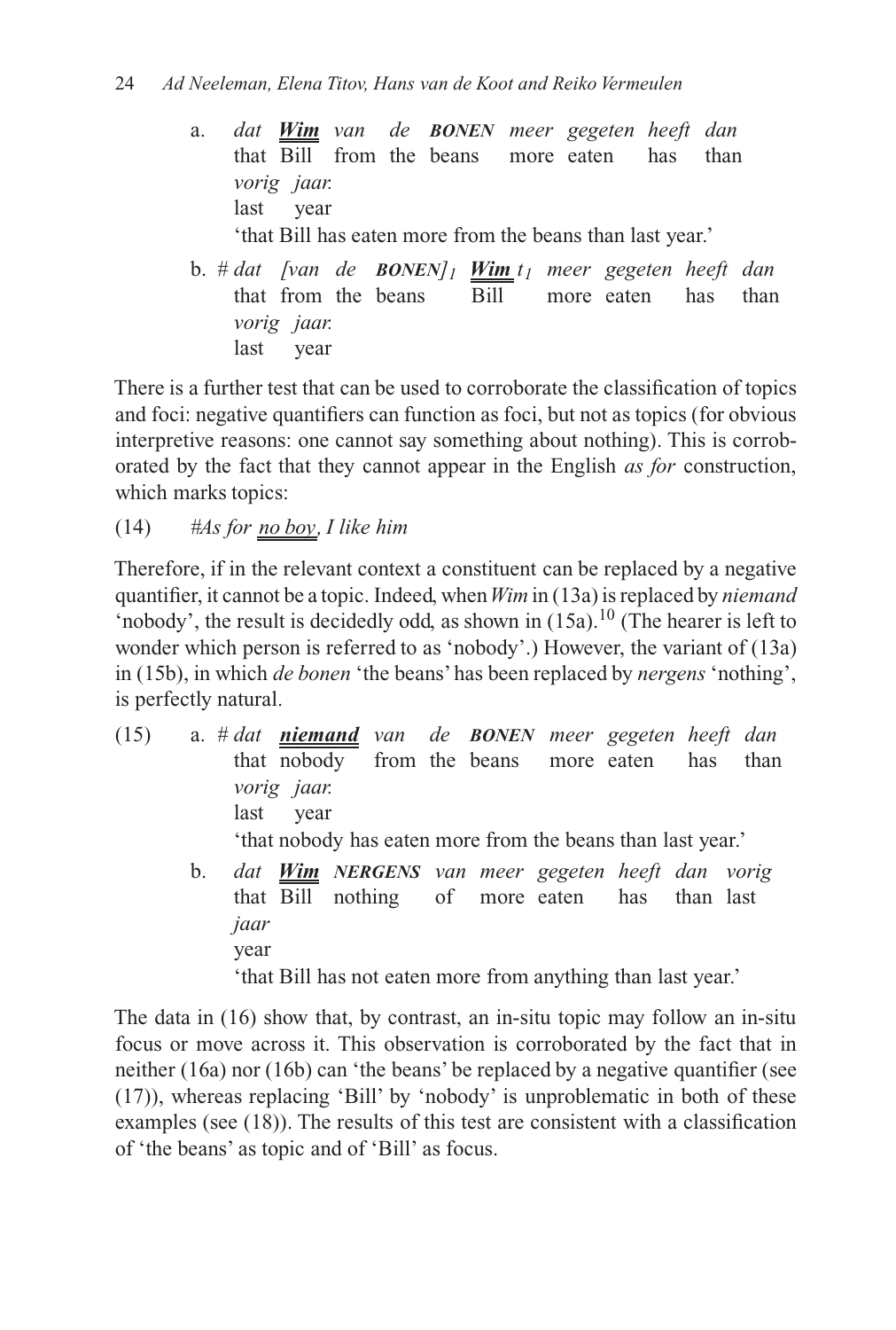- (16) *Hoe zit het met de soep? Wie heeft die gegeten?* 'What about the soup? Who ate that?' *Nou, dat weet ik niet, maar ik geloof . . .* 'Well, I don't know, but I believe ...'
	- a. *dat WIM van de bonen meer gegeten heeft dan vorig* that Bill from the beans more eaten has than last *jaar.* year
	- b. *dat [van de bonen]1 WIM t1 meer gegeten heeft dan* that from the beans Bill more eaten has than *vorig jaar.* last year 'that Bill has eaten more from the beans than last year.'
- (17) a.# *dat WIM nergens van meer gegeten heeft dan vorig* that Bill nothing of more eaten has than last *jaar.* year
	- b.# *dat [ nergens van]1 WIM t1 meer gegeten heeft dan* that nothing of Bill more eaten has than *vorig jaar.* last year 'that Bill has not eaten more from anything than last year.'
- $(18)$  a. that nobody *NIEMAND van de bonen meer gegeten heeft dan* from the beans more eaten has than *vorig jaar* last year
	- b. *dat [van de bonen]1 NIEMAND t1 meer gegeten heeft* that from the beans nobody more eaten has *dan vorig jaar* than last year 'that nobody has eaten more from the beans than last year.'

The data considered so far could be captured by a linear constraint. However, as pointed out by an anonymous reviewer, the proposal based on the mapping rule in (10) makes a stronger prediction, namely that focus movement out of a constituent containing a topic will give rise to ungrammaticality whether the launching site of the relevant movement precedes or follows the topic. As we will now show, this stronger prediction is correct.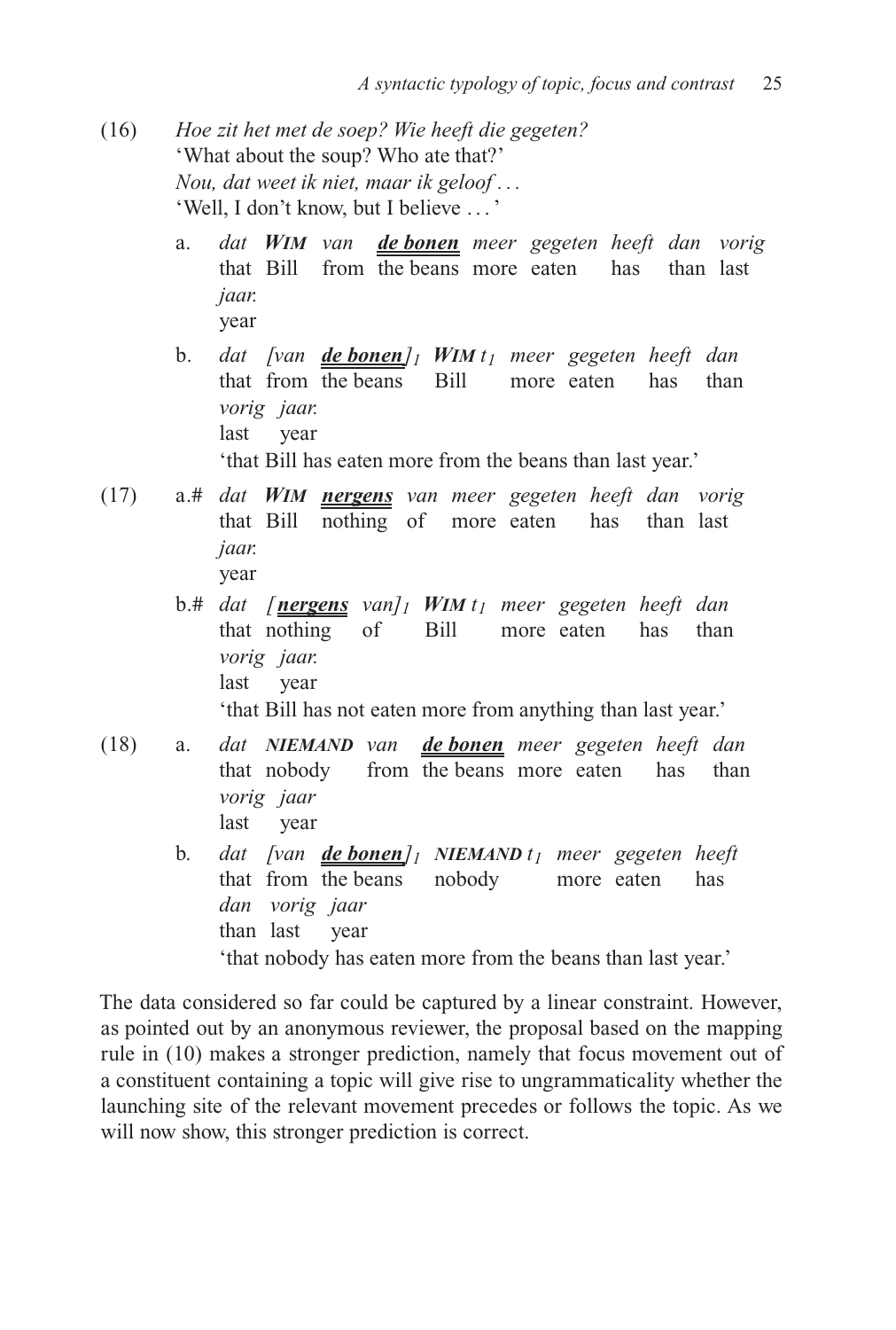The answers in (19) involve a ditransitive verb. The context is set up in such a way as to favour a reading of the indirect object as focus (it answers the whquestion), and the direct object as topic (it switches the topic of the discourse from the antique sideboard to the clock). While the answer in (19a) is felicitous, the answer in (19b), where the focus has moved, cannot be produced with the intonation indicated.

- (19) *Hoe zit het met het dressoir? Wie heeft grootvader dat nagelaten?* 'How about the sideboard? To whom has granddad bequeathed that?' *Nou, dat weet ik niet, maar ik geloof* 'Well, I don't know, but I believe ...'
	- a. *dat grootpapa zijn BUREN* that granddad his neighbours the clock has *de klok heeft willen* want *nalaten.* bequeath
	- b. # *dat [zijn BUREN]1 grootpapa t1 de klok heeft willen* that his neighbours granddad the klok has want *nalaten.* bequeath 'that granddad wanted to bequeath the clock to his neighbours.'

As expected, it *is* possible to move a topic from a position preceding a focus, as shown in (20). Our classification of 'neighbours' as topic and 'clock' as focus in the examples in (20) receives support from the negative-quantifier test introduced above, but for reasons of space we will not demonstrate this here.

- (20) *Hoe zit het met tante Jo? Wat heeft grootpapa haar nagelaten?* 'How about auntie Jo? What has granddad bequeathed to her?' *Nou, dat weet ik niet, maar ik geloof* 'Well, I don't know, but I believe ...'
	- a. *dat grootpapa zijn buren* that granddad his neighbours the clock has *de KLOK heeft willen* want *nalaten.* bequeath
	- b. *dat [zijn buren]1 grootpapa t1 de KLOK heeft willen* that his neighbours granddad the clock has want *nalaten.* bequeath

'that granddad wanted to bequeath the clock to his neighbours'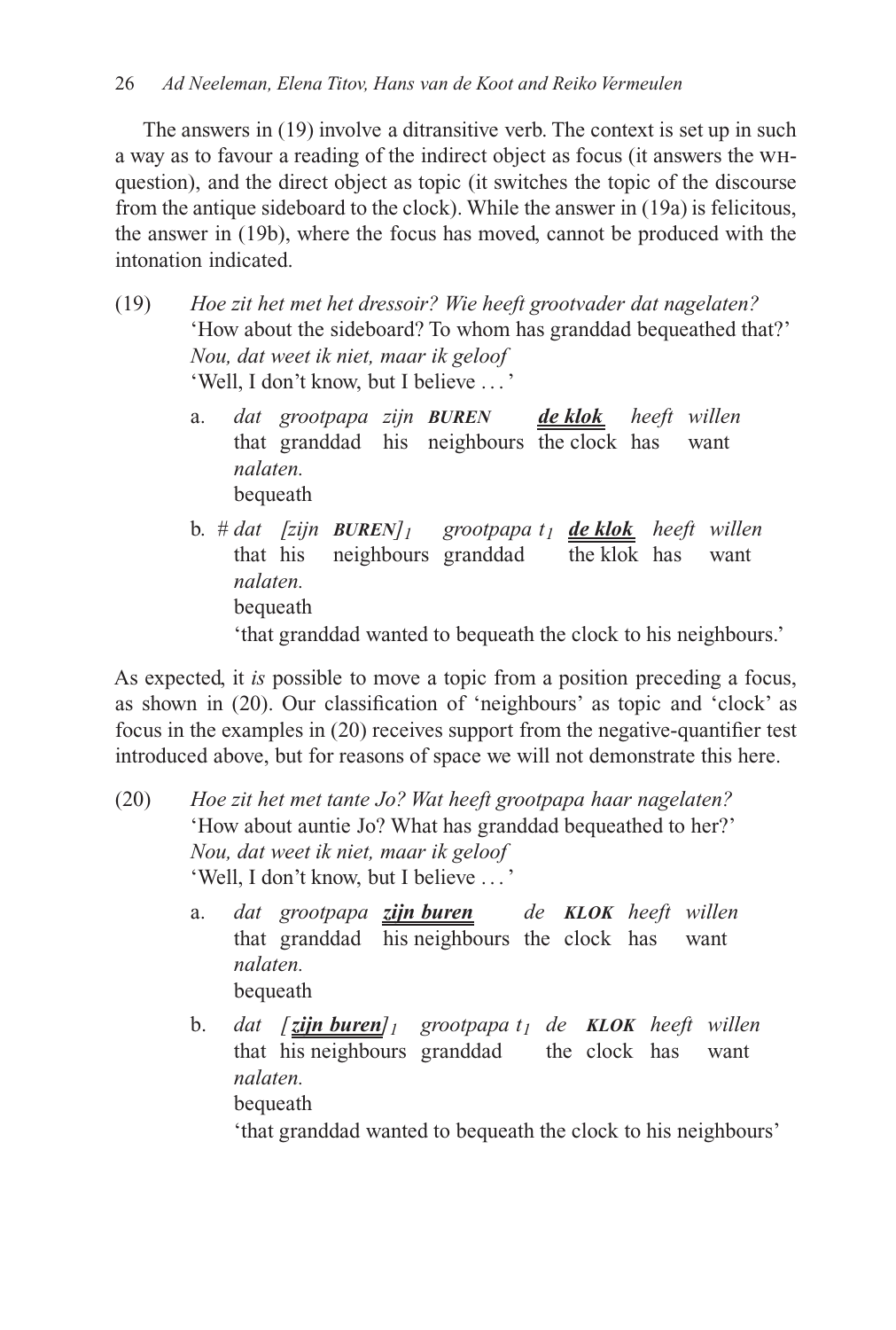Our proposal makes a final prediction concerning the distribution of contrastive topics and contrastive foci.This prediction is not about what can*not* be contained in the domain of contrast, but rather about what *must* be contained in it. In particular, it can be shown to follow from our assumptions that a contrastive topic cannot move to a position below a contrastive focus. This is not because there is something inherent in the notion of DoC marking that requires a contrastive focus to be part of the DoC for a contrastive topic. However, if it is not included in this domain, the resulting discourse will be incoherent. We can demonstrate this using the following data:

- (21) *Hoe zit het met de nietmachine? Wie heeft Jan daarom gevraagd?* 'What about the stapler? Who has asked John for that?' *Nou, dat weet ik niet, maar . . .* 'Well, I don't know, but ...'
	- a. *ik geloof dat PIET Jan om de liniaal heeft willen* I believe that Peter John for the ruler has want *vragen.* ask
	- b. # *ik geloof dat PIET [om de liniaal]1 Jan t1 heeft willen* I believe that Peter for the ruler John has want *vragen.* ask
	- c. *ik* I *geloof dat [om de liniaal]1 PIET Jan t1 heeft willen* believe that for the ruler Peter John has want *vragen.* ask

'I believe that Peter has wanted to ask John for the ruler.'

The leading sentence in (13) sets up a context in which we are discussing the various things that his fellow workers have asked John for. In all three answers there is a shift in topic from the stapler to the ruler, identifying the latter as a contrastive topic. The set of elements out of which this contrastive topic is selected are those things that Peter – as opposed to other fellow workers of John's – might have asked John for (this is because Peter is a contrastive focus). (21a) is a felicitous answer because nothing moves, and hence the domain of contrast for both topic and focus can be construed freely so as to fit the context. The short topic movement in (21b) marks a domain of contrast that contains two open positions and that therefore must undergo existential closure, yielding  $\lambda x \exists y$ [y has wanted to ask John for x] (see the beginning of this section for details).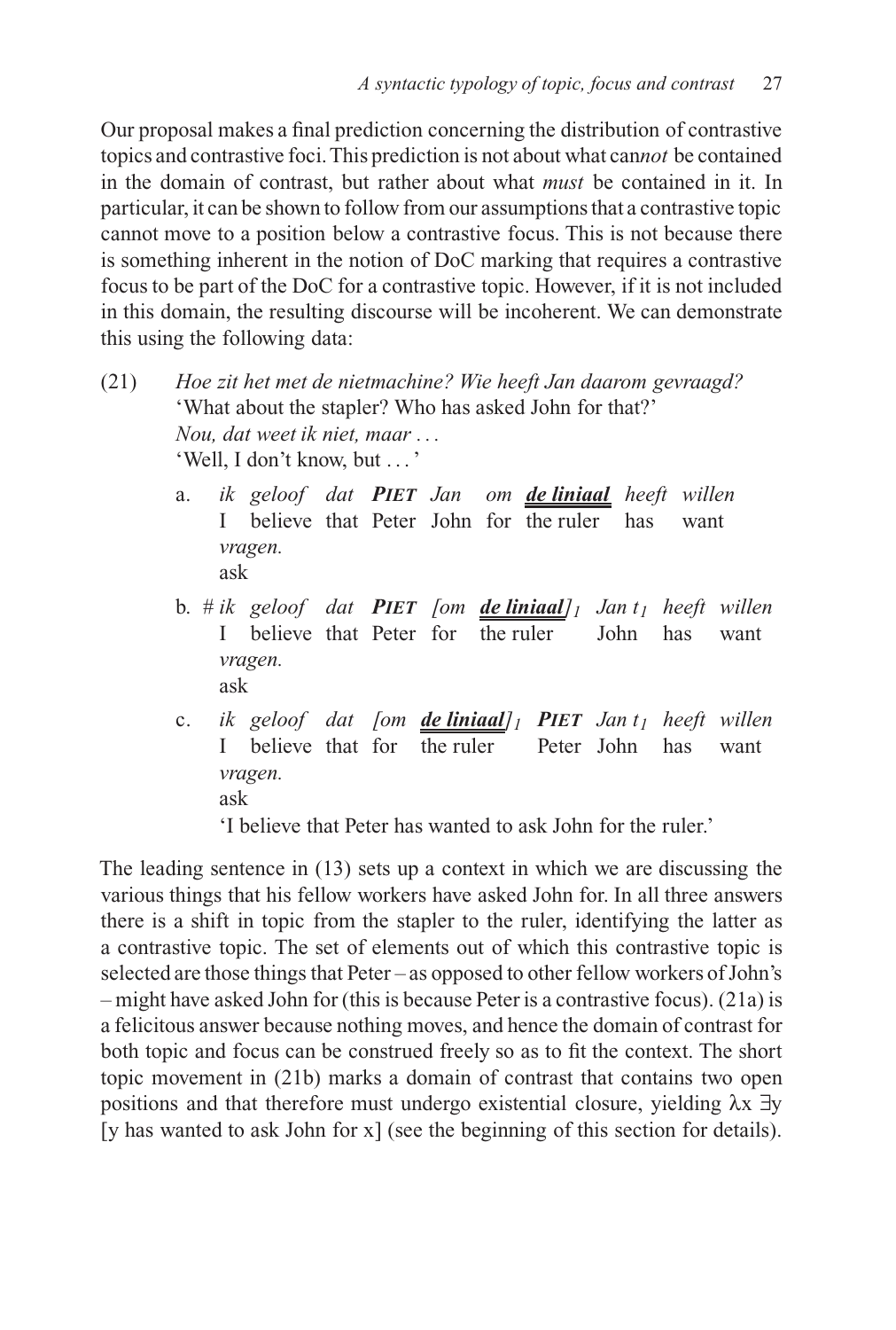Since by assumption the interpretation of y must be based on the immediately preceding context (here, the discussion about things his fellow workers have asked John for), we are forced to interpret the existentially bound variable as 'his fellow workers'. In other words, the contrast is based on the set of office equipment that his fellow workers have wanted to ask John for, but it should be the set of office equipment that Peter has wanted to ask John for. Hence the degraded status of the answer in (21b). The answer in (21c) is fully grammatical because Peter is included in the domain of contrast and hence the contrastive topic is correctly selected out of the set of office equipment that Peter has wanted to ask John for.

As expected, in a context in which the indirect object John is interpreted as contrastive focus, short movement of the topic is felicitous.We can see this if the leading question sets up a context in which we are discussing which pieces of office equipment Peter has asked his fellow workers for. In this case, the subject need not be included in the domain of contrast, as it is already made available by the context. Thus, in (22b), the open subject variable will correctly be specified as Peter:

- (22) *Hoe zit het met de nietmachine? Wie heeft Piet daarom gevraagd?* 'What about the stapler? Who has Pete asked for that?' *Nou, dat weet ik niet, maar . . .* 'Well, I don't know, but ...'
	- a. *ik geloof dat Piet JAN om de liniaal heeft willen* I believe that Peter John for the ruler has want *vragen.* ask
	- b. *ik* I believe that Peter for the ruler *geloof dat Piet [ om de liniaal]1 JAN t1 heeft willen* John has want *vragen.* ask

'I believe that Peter has wanted to ask John for the ruler.'

Let us summarize the results of this section. We have argued that  $A'$ -scrambling in Dutch is associated with the notion contrast. In particular, this type of movement marks the material relevant for calculating the set of alternatives on which the contrast operates. As a consequence, not all topics and foci can undergo A' movement, but only those that are interpreted contrastively. Despite the fact that topic and focus movement have an identical trigger, they behave differently in certain respects. This is because the domain of contrast of a focus is taken from its background, while the domain of contrast of a topic is taken from its comment.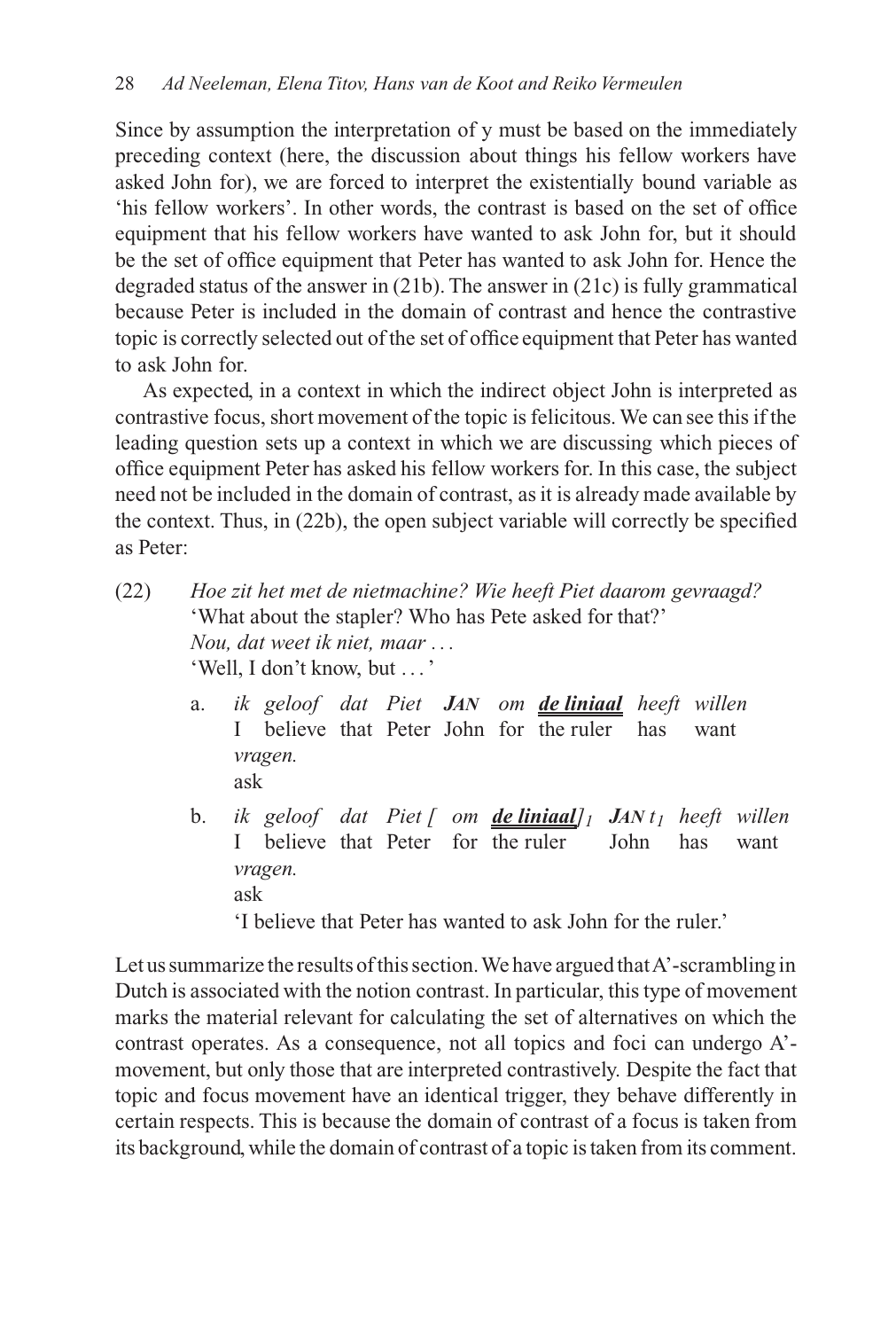As a consequence of the interaction between DoC marking and the informationstructural constraints in (12), movement of a topic out of a constituent containing a focus is acceptable, but not the other way around.<sup>11</sup>

### **3. Interim conclusion**

As explained in the introduction, cartography aims at a one-to-one relation between syntactic position and interpretive effect. For example, the interpretive functions combined in the C-node of Government and Binding Theory are distributed across several heads, which encode such things as subordination and sentence type. As a result of this kind of decomposition, a clause consists of a large number of functional projections generated in a fixed order. These should presumably include projections hosting topics and foci, as in Rizzi (1997).

On this view of syntax, one would at first sight expect universal ordering restrictions between any two constituents with distinct syntactic functions. Of course, reality is more complex and the way this additional complexity is dealt with in cartography is by allowing languages to vary in the extent to which movement takes place in overt or covert syntax. However, it can be demonstrated that this is insufficient to deal with the distribution of topics and foci in Dutch.

In other empirical domains that display word order variation, it has already been shown that an analysis in terms of a single hierarchy of functional projections is untenable, even under an extensive parameterization of movement operations. For example, in reaction to Cinque (1999), a number of authors have pointed to problems with the order of adverbials (see Bobaljik 1999, Haider 2000, Ernst 2001, and Nilsen 2003). Bobaljik observes that arguments, verbs and auxiliaries in Italian can be freely interspersed in Cinque's (1999) adverbial sequence. This fact is incompatible with Cinque's proposal that the adverbial sequence is given by the order of functional projections in the verbal domain. Mutatis mutandis, the same conclusion holds of the variable placement of topics and foci in Dutch (see section 6 for further details).

Bobaljik argues that this hierarchy paradox may yet yield to a phrase-structural account. He suggests that there are independent argumental and adverbial hierarchies, which can be conceived of as separate tiers of the syntactic representation that are ultimately collapsed into a single structure. Bobaljik draws an analogy with the shuffling together of two decks of cards, a process that preserves the internal order of each deck while it intersperses the cards of one deck among those of the other.

Although Bobaljik's proposal provides an account of the Italian data in terms of what one might call 'relativized cartography', it cannot capture the syntax of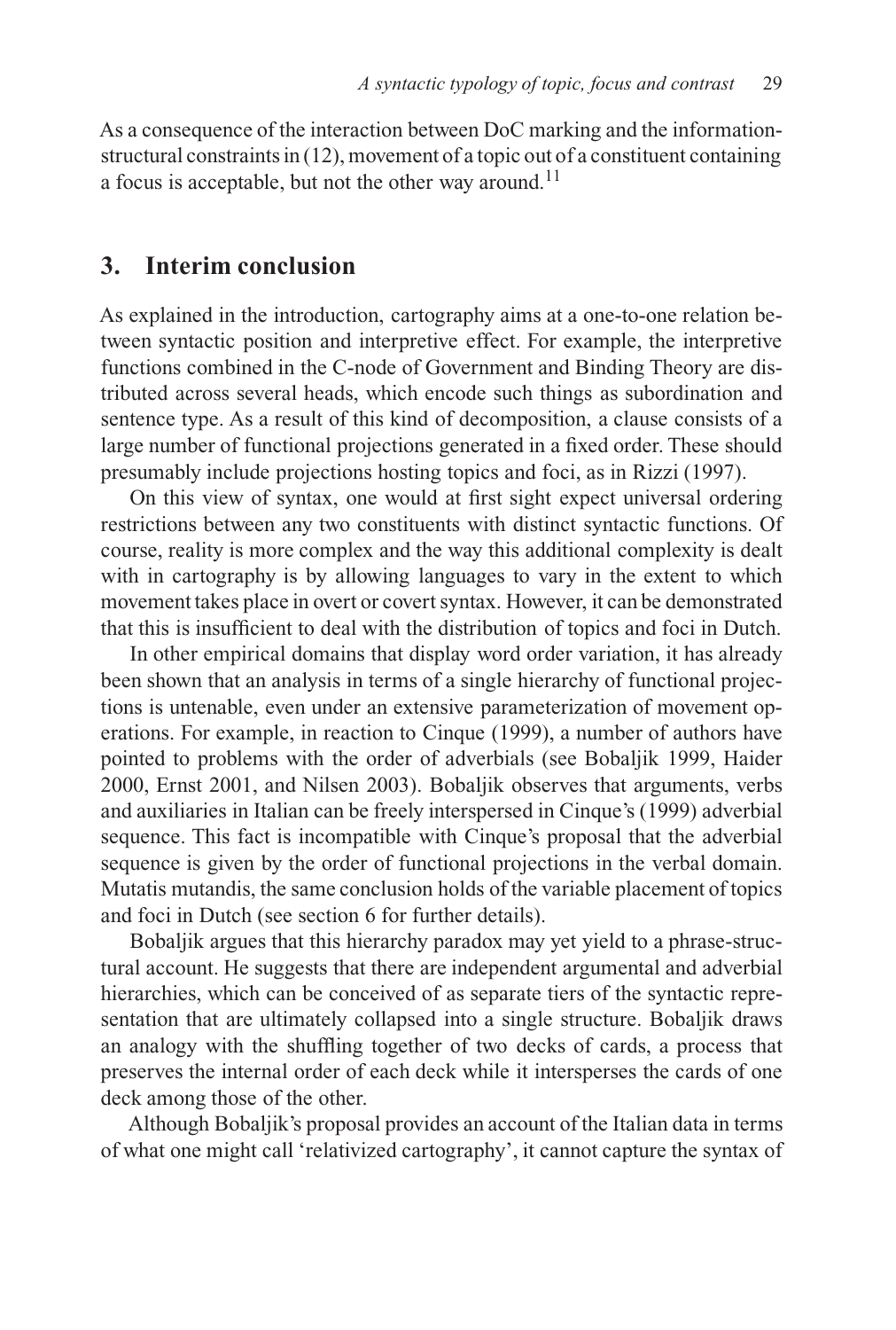topic and focus movement in Dutch. One could imagine that there is a topic-focus hierarchy (TopP > FocP), whose positions can be freely interspersed with positions in Bobaljik's argumental hierarchy (AgrSP > AgrIOP > AgrOP). However, this is not sufficient to explain the fact that the order of constituents interpreted as topic and focus is free when they remain in situ, but rigid as soon as one of them moves. As we have shown, a topic can move out of a constituent containing an in situ focus, but a focus cannot move out of a constituent containing an in situ topic. The problem this raises for a 'relativized cartography' approach is that *moved* topics and *moved* foci would occupy positions in the topic-focus hierarchy, while topics and foci that remain *in situ* would occupy positions in the argumental hierarchy. Hence, ordering restrictions must be formulated that involve positions in more than one hierarchy, showing that a tier-based account is insufficient.

## **4. Japanese topic fronting**<sup>12</sup>

In this section we discuss an example of a rule that mentions the feature [topic] and hence generalizes over aboutness topics and contrastive topics. The rule in question is part of Japanese grammar and requires topics to occur in clauseinitial position:

(23) [Topic] is licensed in clause-initial position.

It may be surprising to some readers that the rule in question regulates word order rather than the distribution of the particle *wa*, which is often taken to be a topic marker.We will show, however, that there is only a one-way implication between topichood and *wa*-marking: topics are marked by *wa*, but constituents marked by *wa* need not be topics. We will show that non-clause-initial *wa*phrases systematically fail to meet tests for topichood.

This proposal differs substantially from what one might consider the standard analysis of Japanese topics. It was suggested early on by Kuno (1973) that there are two uses of *wa*: thematic and contrastive. Phrases marked with thematic *wa* typically appear in clause-initial position and are interpreted as what the rest of the sentence is about. Phrases marked with contrastive *wa* implicate contrast and may remain in-situ. Although this goes some way towards the proposal we defend here, thematic and contrastive *wa*-phrases are generally analyzed as aboutness topics and contrastive topics, respectively (see Heycock 2007 for an overview of the literature). (Some of) the latter, then, would be topics in non-clause-initial position, contra (23).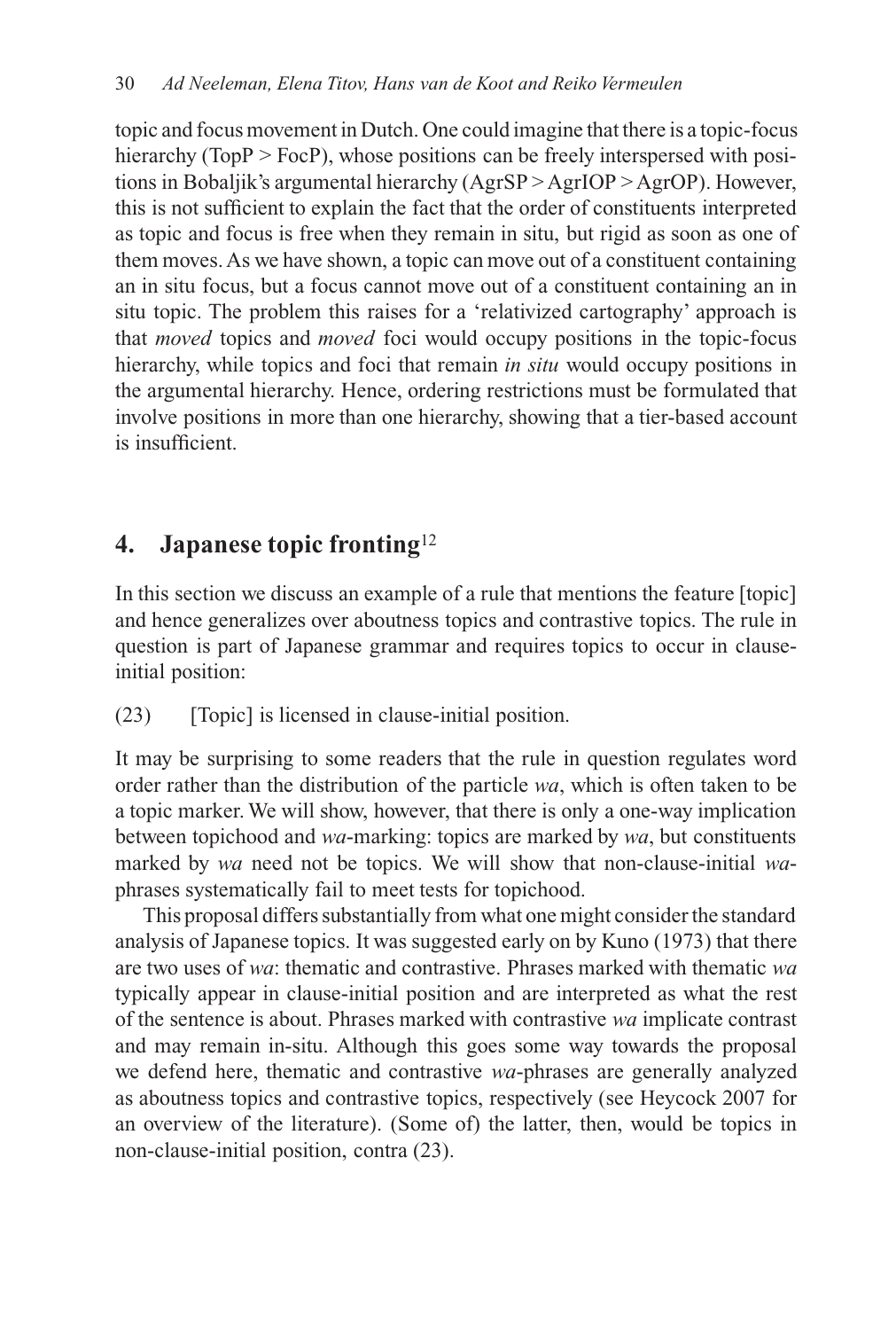We will now provide some arguments for (23), based on well-established tests for topichood. To begin with, in the reply to a request such as*tell me about X*, X must be interpreted as an aboutness topic (see Reinhart 1981 for relevant discussion):

- (24) a. *Tell me about John.*
	- b. *Well, John is a PhD student enrolled at the University of Lund.*

As an aside, we may note that there is something puzzling about this test.We have argued in the introduction that constituents that refer back to the current topic of discourse do not need to be linguistic topics themselves. Given that John seems to be introduced as the topic of discourse in (24a), why can't *John* in (24b) simply be a discourse-anaphoric expression? The solution to this puzzle lies in the fact that any given discourse comes in chunks (units of discourse), and for each of these a topic must be established. The imperative in (24a) is an instruction to start a new unit of discourse, and hence the constituent used to fix the topic of discourse for this unit – *John* in (24b) – must itself be a linguistic topic.

When we apply the 'tell me about' test to Japanese, it turns out that the item X in the response must be marked with *wa* and must appear in clauseinitial position, as predicted by (23). The examples in (25) illustrate the point for subjects; those in (26) do so for objects.<sup>13</sup> (We will discuss the nature of the empty category in (26a) below.)

(25) *Tell me about that dog.*

| a. |                                                                |  | <b>Sono inu-wa</b> kinoo John-o kande-simatta. |
|----|----------------------------------------------------------------|--|------------------------------------------------|
|    |                                                                |  | that dog-WA yesterday John-ACC bite-ended.up   |
|    | b. # John- $o_1$ <u>sono inu-wa</u> kinoo $t_1$ kande-simatta. |  |                                                |
|    | 'The dog bit John yesterday.'                                  |  | John-ACC that dog-WA yesterday bite-ended.up   |
|    | Tell me about that hat.                                        |  |                                                |

- $(26)$ 
	- a. *Sono boosi-wa1* that hat-WA *John-ga* John-NOM yesterday bought *kinoo e1 kaimasita.*
	- b. # *John-ga* John-NOM that hat-WA *sono boosi-wa kinoo* yesterday bought *kaimasita.* 'John bought that hat.'

Contrastive topics display comparable behavior. As explained in section 3, one function of a contrastive topic is to shift the current topic of discourse from one item to another. The exchange in (27) therefore forces *Bill-wa* in the answer to be a contrastive topic, as this constituent is used to shift the topic from John.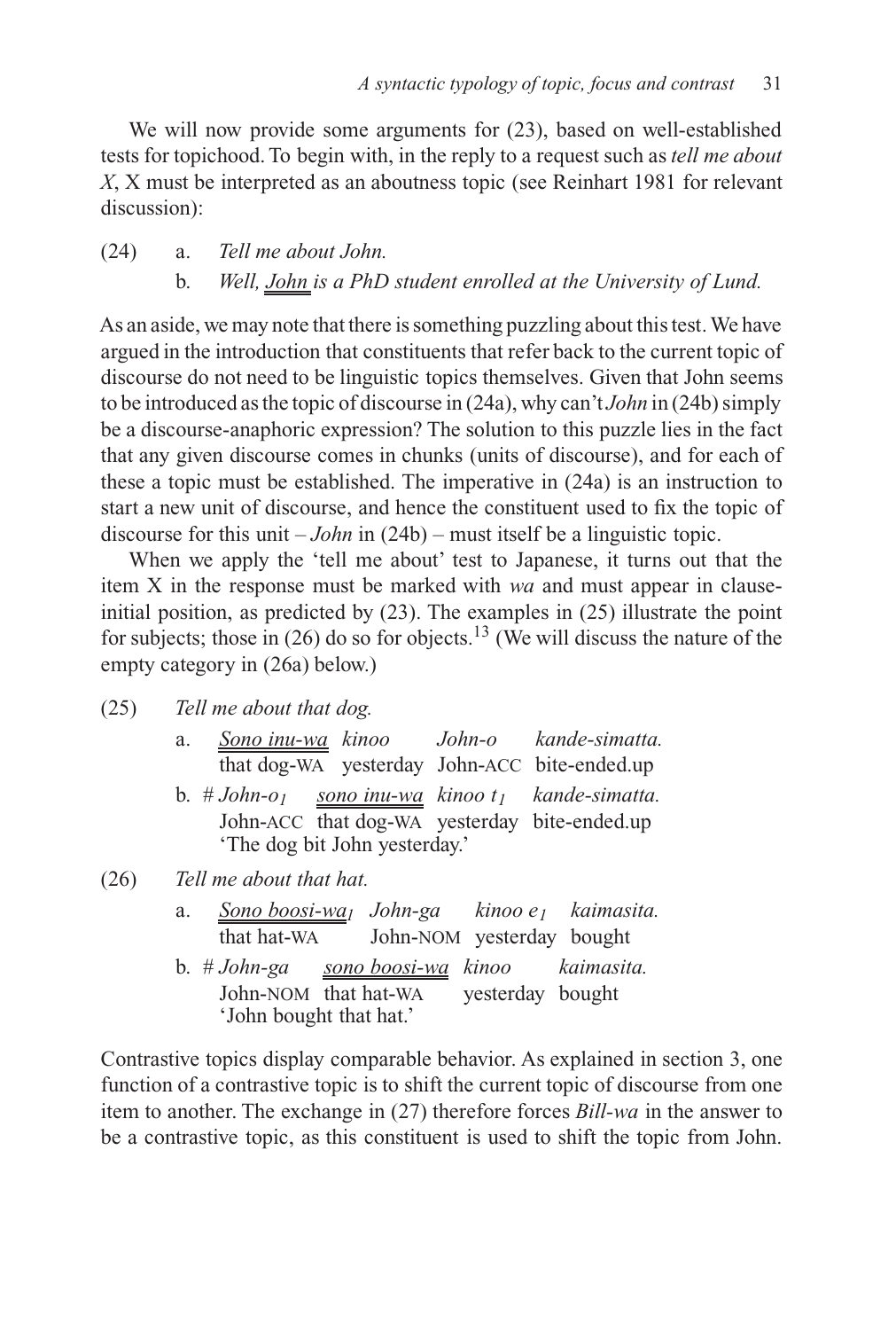As predicted by (23), *Bill-wa* must appear in clause-initial position. (It differs from the simple aboutness topics in (25) and (26) in that it must bear stress.) The same observation holds when the constituent interpreted as contrastive topic is the object, as demonstrated by the examples in  $(28)$ .<sup>14</sup>

(27) *What did John eat at the party yesterday? Hmm, John-wa doo-ka sira-nai-kedo,* 'Well, I don't know about John, but ...' a. *Bill-wa 8-zi-goro* Bill-WA 8 o'clock-around beans-ACC was.eating (PRT) *MAME-O tabeteita (yo)* b. # *MAME-O1 Bill-wa 8-zi-goro t1 tabeteita (yo)*

beans-ACC Bill-WA 8 o'clock-around was.eating (PRT) 'As for Bill, he was eating beans around 8 o'clock.'

(28) *Who ate the pasta at the party yesterday? Hmm, pasta-wa doo-ka sira-nai-kedo,* 'Well, I don't know about the pasta, but ...'

- a. # *BILL-GA mame-wa 8-zi-goro* Bill-NOM beans-WA 8 o'clock-around was.eating (PRT) *tabeteita (yo)*
- b. *Mame-wa<sup>1</sup> BILL-GA 8-zi-goro t1* beans-WA Bill-NOM 8 o'clock-around was.eating (PRT) *tabeteita (yo)* 'As for the beans, Bill was eating them around 8 o'clock.'

Thus, contrary to what is commonly assumed, *wa-*phrases that meet the interpretive criteria for contrastive topichood *must* appear clause-initially. They cannot remain in situ.

Although the rule in (23) generalizes over aboutness topics and contrastive topics, the syntax of these two types of topics is not identical. As argued in the introduction, [contrast] licenses A'-movement (see (5)). This generalization seems to extend to Japanese: it has been argued that contrastive topics bind an A'-trace, while aboutness topics are base-generated in a left-peripheral position and can be associated with an (empty) resumptive pronoun (Saito 1985 and Hoji 1985, but see Kuroda 1988 and Sakai 1994 for an opposing view). Hoji demonstrates that this distinction explains a number of differences between aboutness topics and contrastive topics, including contrasts involving weak crossover, reconstruction for binding and sensitivity to island constraints. For example, an aboutness topic can be associated with a position inside a relative clause, but a contrastive topic cannot. This allows the former to appear in a non-thematic, dislocated position in the matrix clause. Moreover, the pronoun inside the relative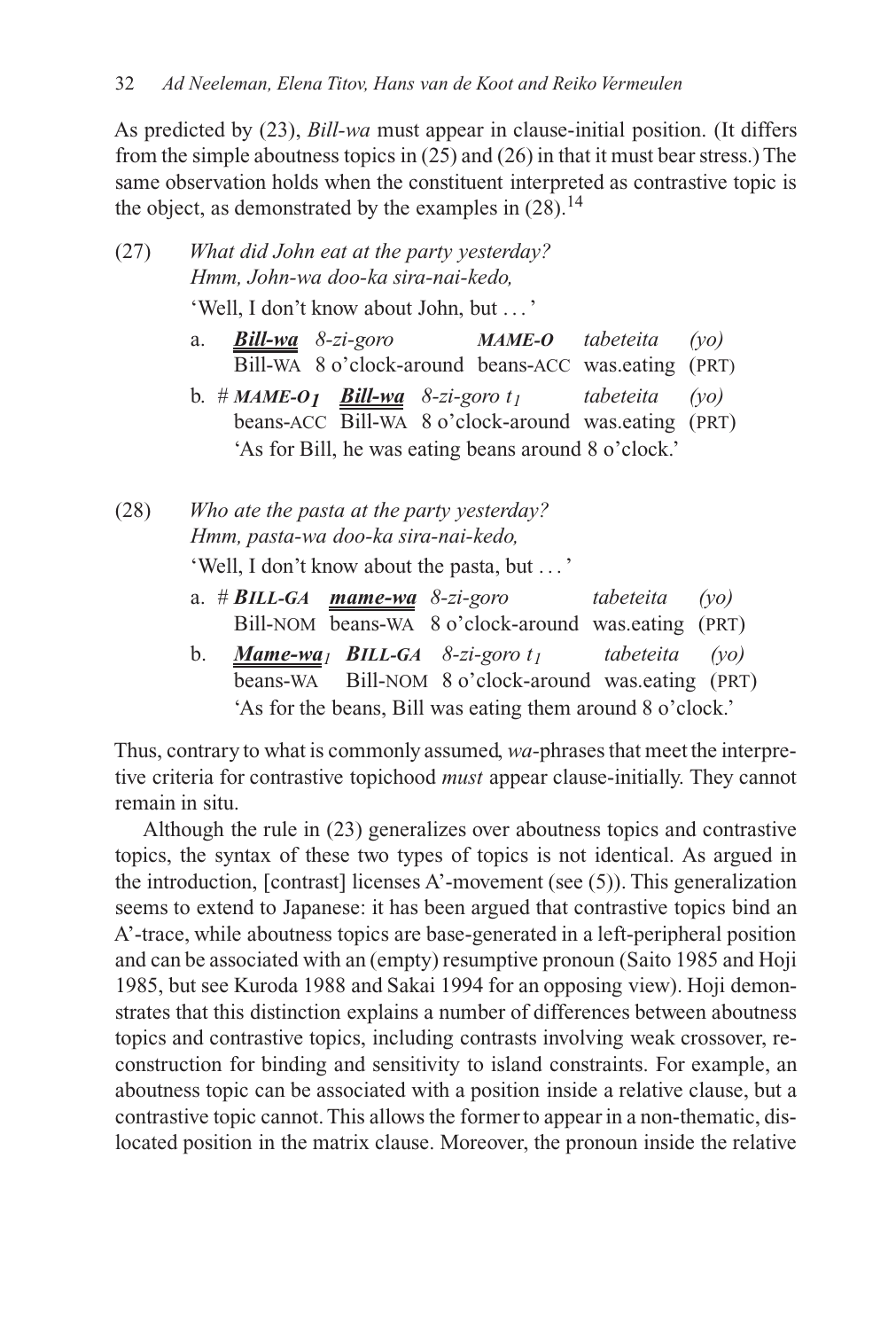clause that is associated with an aboutness topic can be overtly realized, but positions associated with contrastive topics cannot contain a resumptive pronoun (the data below are slightly modified from Hoji 1985: 152, 161):

(29) *Sono boosi-wa1 [TP John-ga [NP [TP e2 e1/ sore-o1 kabutteita]* that hat-WA John-NOM it-ACC was.wearing  $hito<sub>2</sub>$ *]*-o person-ACC well know *yoku sitteiru]* 'As for that hat, John knows well the person who was wearing it.'

(30) ?\**(Susan zya nakute) Mary-wa<sup>1</sup> [TP John-ga [NP [TP e2* (not Susan, but) Mary-WA John-NOM *e1*/*kanozyo1-o butta] hito2]-o* she-ACC hit person-ACC looking.for *sagasite-iru]* Lit.:'(Not Susan, but) Mary, John is looking for a person who hit (her).'

In sum, contrastive topics in Japanese, like their Dutch counterparts, undergo A'-movement. Let us point out (perhaps superfluously) that the trigger for the movement is different in the two languages. The variation in landing site found in Dutch suggest that A'-scrambling marks the domain of contrast. The fact that topics must move to clause-initial position in Japanese is suggestive of a different trigger, possibly marking of comments. We will not elaborate on this here, leaving (23) as a descriptive generalization.

As pointed out at the outset of this section, the rule in (23) mentions the notion [topic], rather than the morphological marker *wa* (which typically accompanies topics). This implies that if there are any *wa-*phrases not interpreted as topic, these need not appear in first position. The literature acknowledges that there are *wa*-phrases that need not be fronted, but at the same time it is often claimed that *any* constituent marked by *wa* is a topic (but see Kuroda 1988, 2005). However, as a matter of logic, the fact that topics are marked by *wa* does not warrant the conclusion that *wa* attaches only to topics. To elucidate the issue, let us consider the interpretation of non-clause-initial *wa*-phrases. If these systematically fail to be interpreted as topics, the rule in (23) would receive support. If they do meet tests for topichood, this would refute (23). (Rest assured: the data confirm the rule in (23).)

We first turn to unstressed *wa*-phrases. Although an aboutness topic must appear in clause-initial position, an unstressed *wa*-phrase can follow a fronted focus in the response to a question like (31). The rule in (23) predicts that the *wa-*phrase in (31b) should not be a topic. This seems to be correct; in particular *sono inu-wa* 'this dog-*wa*' is best characterized as a simple discourse-anaphoric expression (on a par with the English pronoun in (3b)).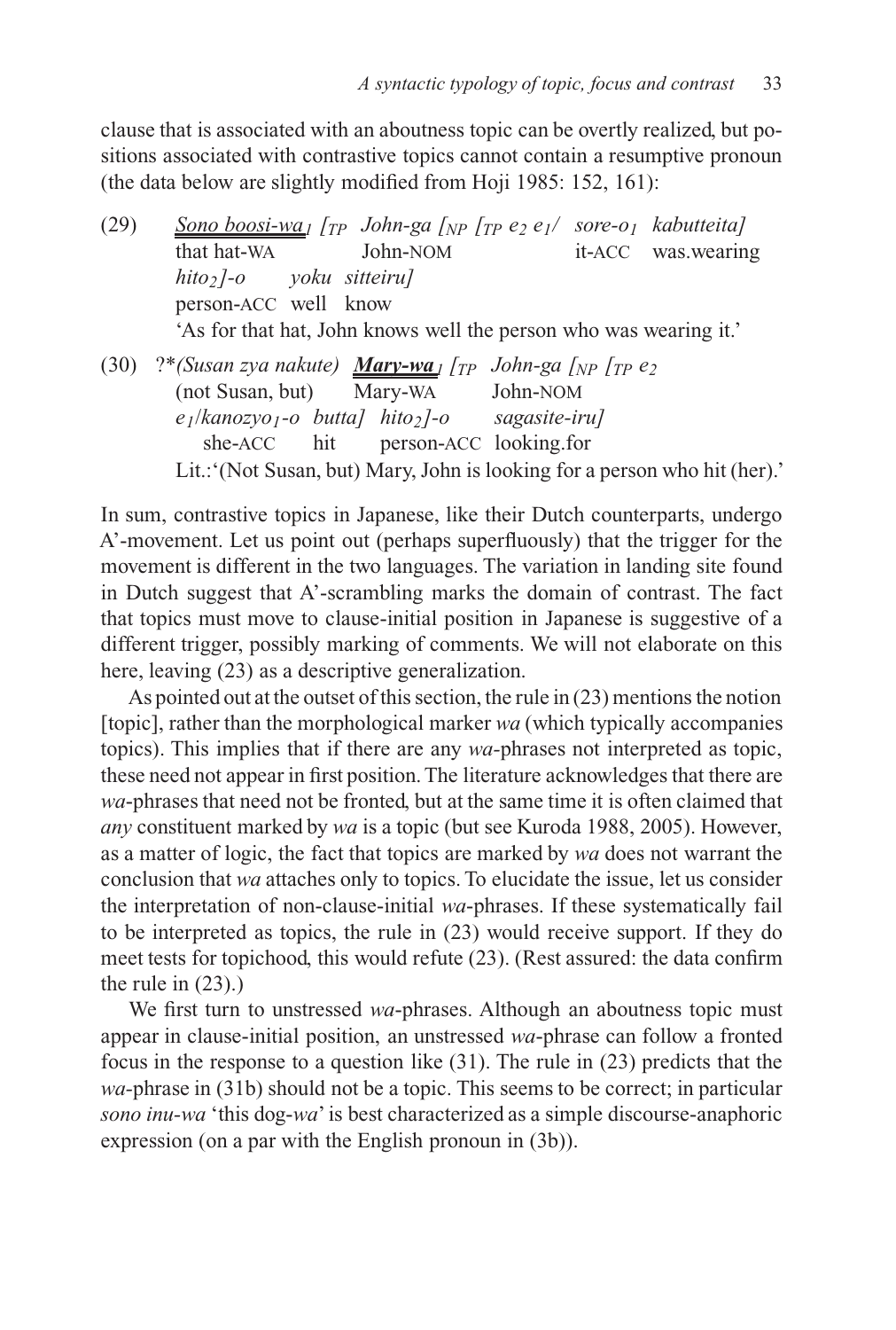#### (31) *Who did the dog bite*?

| a. |  |                               | sono inu-wa JOHN-O kinoo kande-simatta                            |
|----|--|-------------------------------|-------------------------------------------------------------------|
|    |  |                               | that dog-WA John-ACC yesterday bite-ended.up                      |
| b. |  |                               | <b>JOHN-O</b> <sub>1</sub> sono inu-wa kinoo $t_1$ kande-simatta. |
|    |  |                               | John-ACC that dog-WA yesterday bite-ended.up                      |
|    |  | 'The dog bit John yesterday.' |                                                                   |

Whereas the requests in (25) and (26) require that a new unit of discourse be opened, a wh-question and the utterance that answers it belong to the same unit of discouse. Therefore, no new topic of discourse needs to be established following the question in  $(31)$ .<sup>15</sup> This allows the topic of discourse (as previously introduced) to carry over to the reply, which in turn allows 'the dog'to be a simple referring expression, rather than a linguistic topic.

That discourse anaphoricity – rather than linguistic topichood – is the relevant notion for *wa*-marking of the subject in the above examples is confirmed by the fact that the reply in (31b) is infelicitous if uttered in response to a question that does not mention 'the dog', such as *What happened?* (Kuno 1973, Tomioka 2007).16

Moreover, the *wa*-phrases in (31) do not show the syntactic behavior of topics. Recall that an aboutness topic can be base-generated in a non-thematic position in the matrix clause and be associated with an (empty) pronoun inside a relative clause. However, as shown below, an unstressed *wa-*phrase licensed in a context like (31) does not display such behavior, regardless of its position:

(32) *Who did the dog that the child bought yesterday bite?*

- a. # *[sono kodomowa]1 kooen-de [NP[TP pro1 e2 kinoo* that child-WA park-at yesterday *katta] inu2]-ga JOHN-O kande-simatta.* bought dog-NOM John-ACC bite-ended.up
- b. # *JOHN-O3 [sono kodomo-wa]1 kooen-de [NP[TP pro1 e2* John-ACC that child-WA park-at *kinoo* yesterday bought dog-NOM bite-ended.up *katta] inu2]-ga t3 kande-simatta.* 'The dog that this child bought yesterday bit John in the park.'

If all unstressed *wa-*phrases were aboutness topics, the above examples should be grammatical, on a par with the example in (29). Thus, discourse-anaphoric *wa-*phrases have a syntax that differs from that of aboutness topics: only the latter are base-generated in a dislocated position, binding an empty pronominal in a thematic position.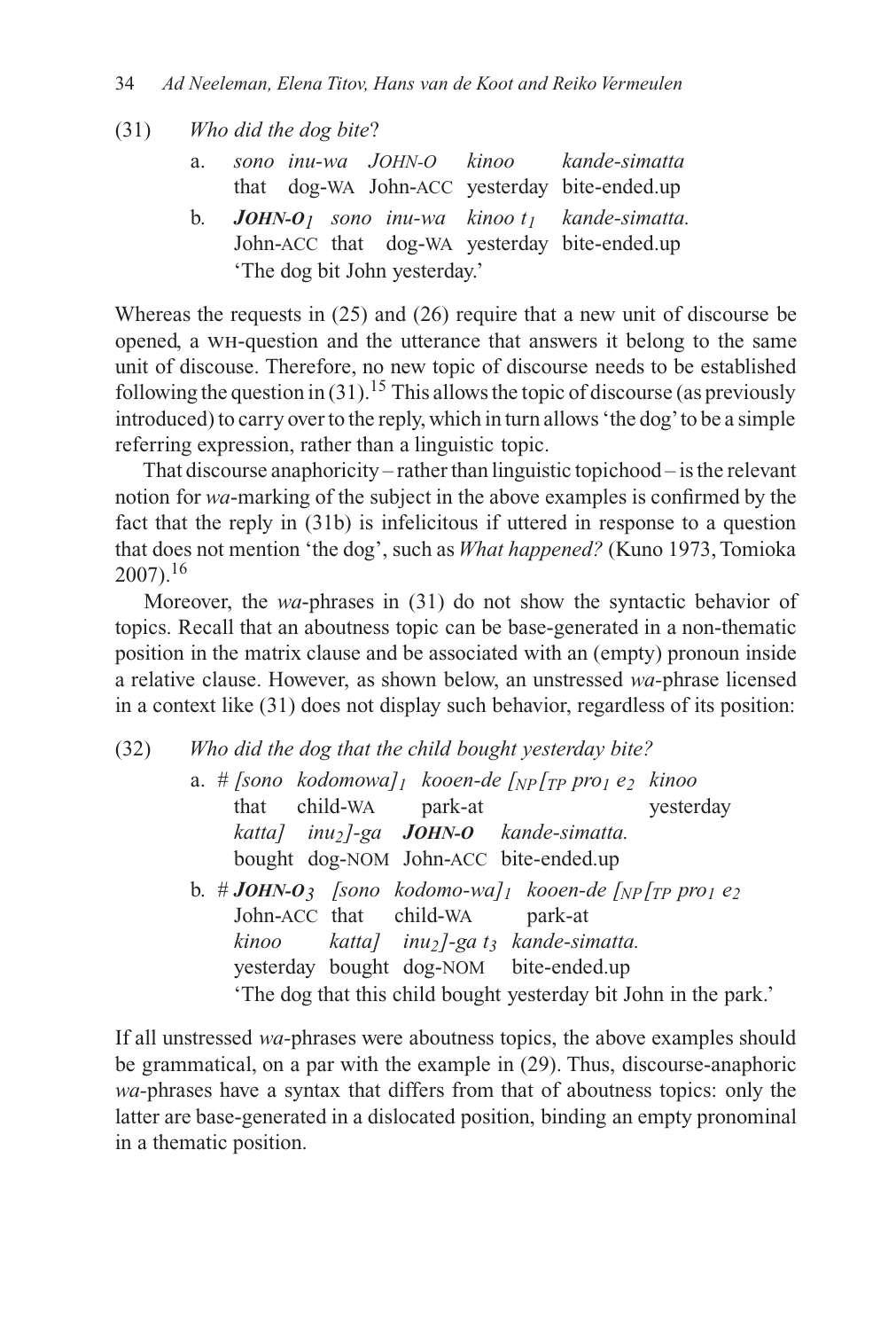We now turn to stressed*wa*-phrases that remain in situ, of which an example is given in (33) (see Kuno 1973, Hoji 1985, Saito 1985,Watanabe 2003, Hara 2006 and Tomioka 2009 for discussion). It is often assumed that such *wa*-phrases are contrastive topics. We believe that such a characterization is incorrect. Stressed in-situ *wa*-phrases do implicate contrast, but they fail to meet independently established criteria for topichood.

(33) *Who was being helpful at the accident scene? JOHN-GA 3-nin-wa tasuketa.* John-NOM 3-CL-WA helped 'John helped at least three people.'

There has been much recent work on the interpretation of contrastive *wa*-phrases. Hara (2006), for instance, argues that a sentence containing a stressed *wa*-phrase induces the presupposition that a scalar alternative stronger than the assertion exists, as well as the implicature that this stronger alternative could be false. This seems to provide a correct characterization of the interpretation of stressed *wa*phrases, as suggested by the use of 'at least' in the English translation of (33). However, nothing in Hara's description of the semantics of contrastive *wa-*phrases forces these constituents to be topics. As Hara notes, stressed *wa-*phrases differ from contrastive topics in that they do not require the presence of a focus in the sentence, something that contrastive topics strongly favor (as observed for German in Büring 1997). Moreover, it is a well-known property of topics (both contrastive and non-contrastive) that they must be specific, simply because it is difficult to make a statement about something unspecific (see Reinhart 1981). This effectively rules out a topic interpretation for *3-nin* '3-classifier' in (33), which is a non-specific, quantified nominal. Indeed, an English translation of (33) that explicitly marks the object as a topic is decidedly odd: #*As for at least three people, John helped them*

Finally, a theory that treats all contrastive *wa*-phrases as contrastive topics would have to say that fronting of topics is optional. However, the *wa*-phrase in (34) (which, to repeat the point, does not meet the criteria for topichood) resists fronting:

(34) #*3-nin-wa1 John-ga t1 tasuketa* 3-CL-WA John-NOM helped 'John helped at least three people.'

Summarizingthis section, the syntactic distribution of both aboutness topics and contrastive topics in Japanese can be captured by a single rule that refers to the notion [topic]. This correctly predicts the non-topical properties of *wa-*phrases that do not occupy clause-initial position.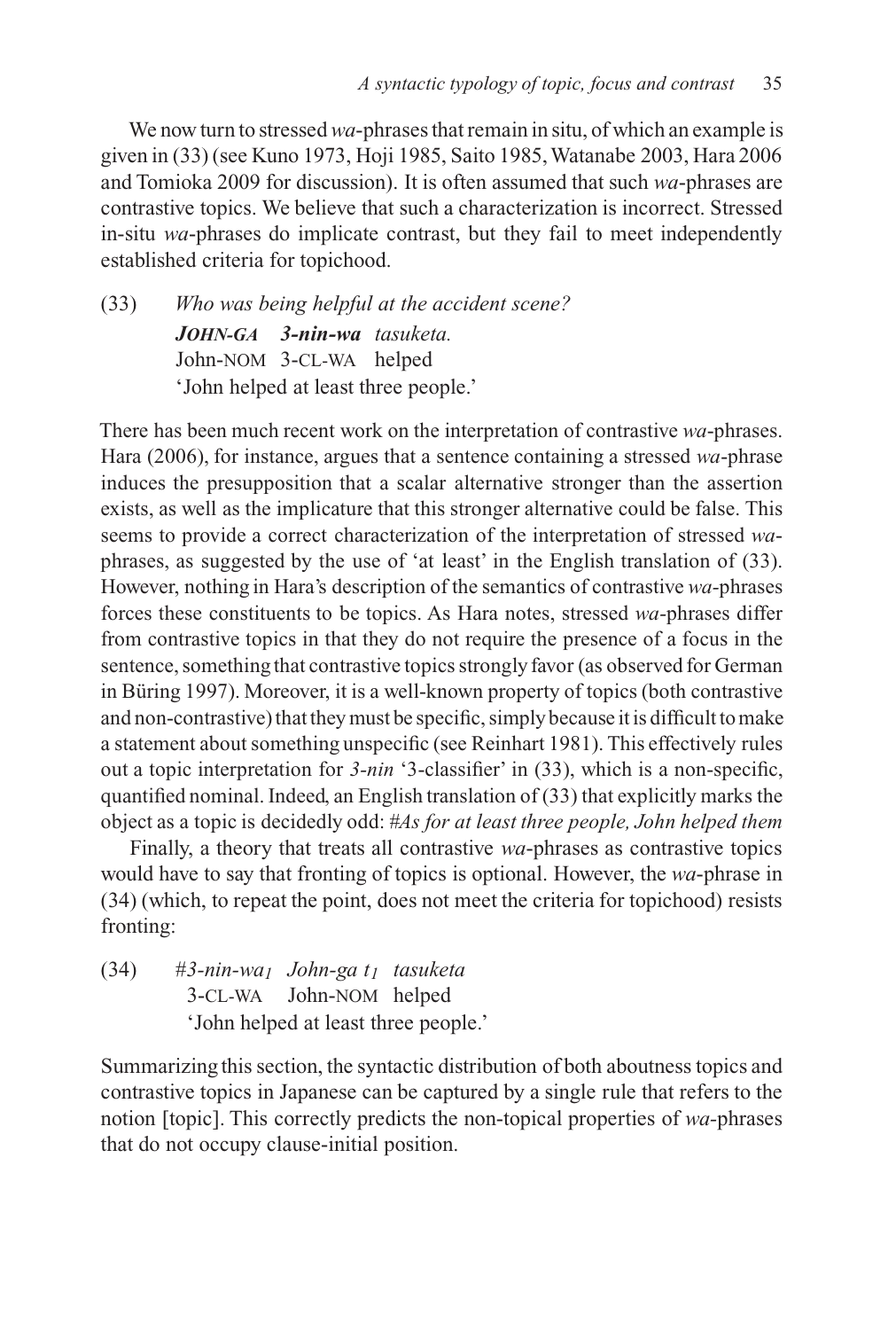## **5. The position of Russian foci**<sup>17</sup>

In the previous sections we have discussed rules that mention [contrast] (Dutch A'-scrambling) and [topic] (Japanese topic fronting). We now consider a rule that mentions the third and final feature in (1), namely [focus]. The Russian data discussed below show that all foci in this language share an underlying clause-final position. In other words, the grammar of Russian has the following rule:

(35) [Focus] is licensed in clause-final position.

It is irrelevant to the argument we present whether foci are base-generated clausefinally or end up there via a derivation involving movement.

The generalization in (35) does not hold on the surface. New information foci indeed show up clause-finally, as illustrated in  $(36)^{18}$ , but contrastive foci typically occupy positions further to the left, as we will see below (see Krylova and Khavronina 1988, King 1995, and Brun  $2001$ <sup>19</sup>

| (36) | a.             | Cto<br>Saša čitaet?                                            | Saša čitajet KNIGU                                      |
|------|----------------|----------------------------------------------------------------|---------------------------------------------------------|
|      |                | what-ACC Sasha reads?                                          | Sasha reads book-ACC                                    |
|      |                | 'What does Sasha read?'                                        | 'Sasha reads a book.'                                   |
|      | $\mathbf{b}$ . | Kto čitajet knigu?                                             | Knigu čitaet SAŠA                                       |
|      |                | who reads book-ACC                                             | book-ACC reads Sasha                                    |
|      |                | 'Who reads the book?'                                          | 'Sasha reads the book.'                                 |
|      | $c_{\cdot}$    | Komu Anja dala knigu? Anja dala knigu KATE                     |                                                         |
|      |                |                                                                | who-DAT Anna gave book-ACC Anna gave book-ACC Kate-DAT  |
|      |                | 'Who did Anna give the book to?' 'Anna gave the book to Kate.' |                                                         |
|      | d.             | $C$ to                                                         | Anja dala Kate? Anja dala Kate KNIGU                    |
|      |                |                                                                | What-ACC Anna gave Kate-DAT Anna gave Kate-DAT book-ACC |
|      |                |                                                                |                                                         |

'What did Anna give Kate?' 'Anna gave Kate the book.'

What our claim amounts to, then, is that the launching site for the movement of contrastive foci is the position in which new information foci must surface. This follows if contrastive foci are a composite of the features [focus] and [contrast], while new information foci are characterized by the first feature only. Movement of contrastive foci to the left periphery would then be triggered by the feature [contrast], but the launching site of that movement would be dictated by (35):

- $(37)$  a.  $[CP \dots [FOCUS] ]$ 
	- b.  $\left[\right]_{CP}$  [FOCUS, CONTRAST] $_{1} \ldots t_{1}$ ]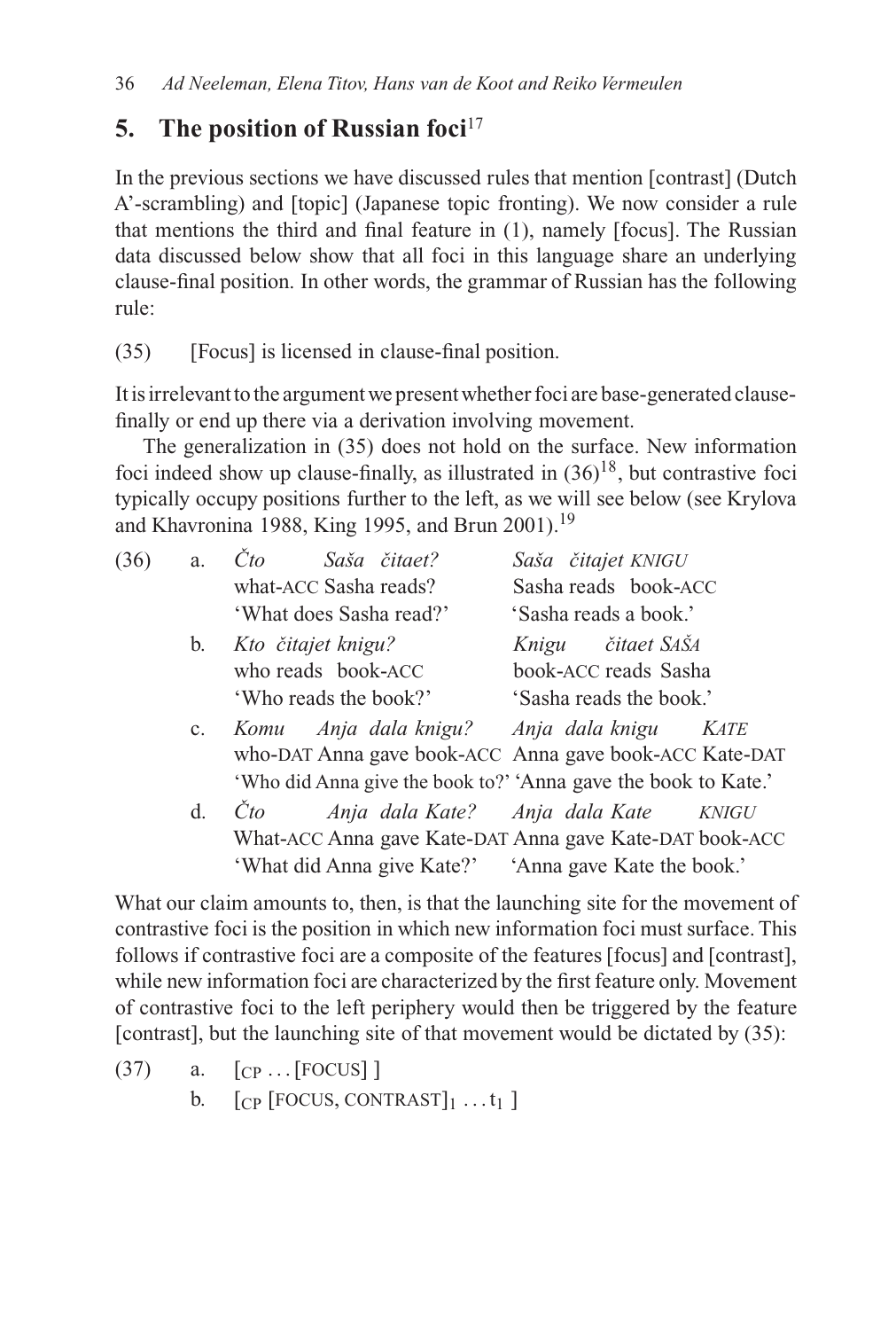The reader may wonder how we can substantiate the generalization in (35), if contrastive foci move.

A first argument is that it correctly follows from (35) that new information and contrastive foci are in complementary distribution: any sentence can contain only a single focus because all foci are licensed in clause-final position. For example, a locational PP like 'in the concert hall' can appear in final position on the condition that it is interpreted as new information focus (see (38a)). This is no longer possible when another category is fronted as a contrastive focus. The string in (38b) is only grammatical if 'in the concert hall' is interpreted as part of the background, in which case it remains unaccented and presumably precedes the trace of 'the jazz pianist'.

- (38) a. *Ja* I *sluˇsala* listened.to jazz-pianist-ACC in concert *jazz-pianista v KONCERTNOM ZALE.* hall 'I listened to the jazz pianist in the concert hall.' b. \**JAZZ-PIANISTA<sup>1</sup> ja sluˇsala t1 v KONCERTNOM ZALE.*
	- jazz-pianist-ACC I listened.to in concert hall 'I listened to the jazz pianist in the concert hall (and not the jazzguitarist)'

Our second argument is based on the scopal properties of contrastive foci, and in particular on the observation that they take scope in the same position as new information foci. The data fall out from (35), assuming that focus movement obligatorily reconstructs for scope.20

As a point of departure, consider the scopal properties of new information foci. In general, Russian exhibits surface scope (see Ionin 2001) and, in line with this, quantifiers that constitute a new information focus scope under other quantifiers. After all, new information foci occupy the clause-final position.<sup>21</sup>

| (39) |             | a. Odin mal'čik ljubit KAŽDUJU DEVOČKU.                                                                         |
|------|-------------|-----------------------------------------------------------------------------------------------------------------|
|      |             | one boy loves every girl-ACC                                                                                    |
|      |             | 'One boy loves every girl.'<br>$\exists > \forall : * \forall > \exists$                                        |
|      |             | b. V každom klasse odnu devočku ljubit KAŽDYJ<br>in every classroom one girl-ACC loves every<br><i>MAL'ČIK.</i> |
|      |             | boy<br>'In every classroom every boy loves one girl.' $\exists > \forall_s; * \forall_s > \exists$              |
|      | $c_{\cdot}$ | Ty predstavil odnogo učitelja KAŽDOMU<br>you introduced one teacher-ACC every<br><b>STUDENTU</b><br>student-DAT |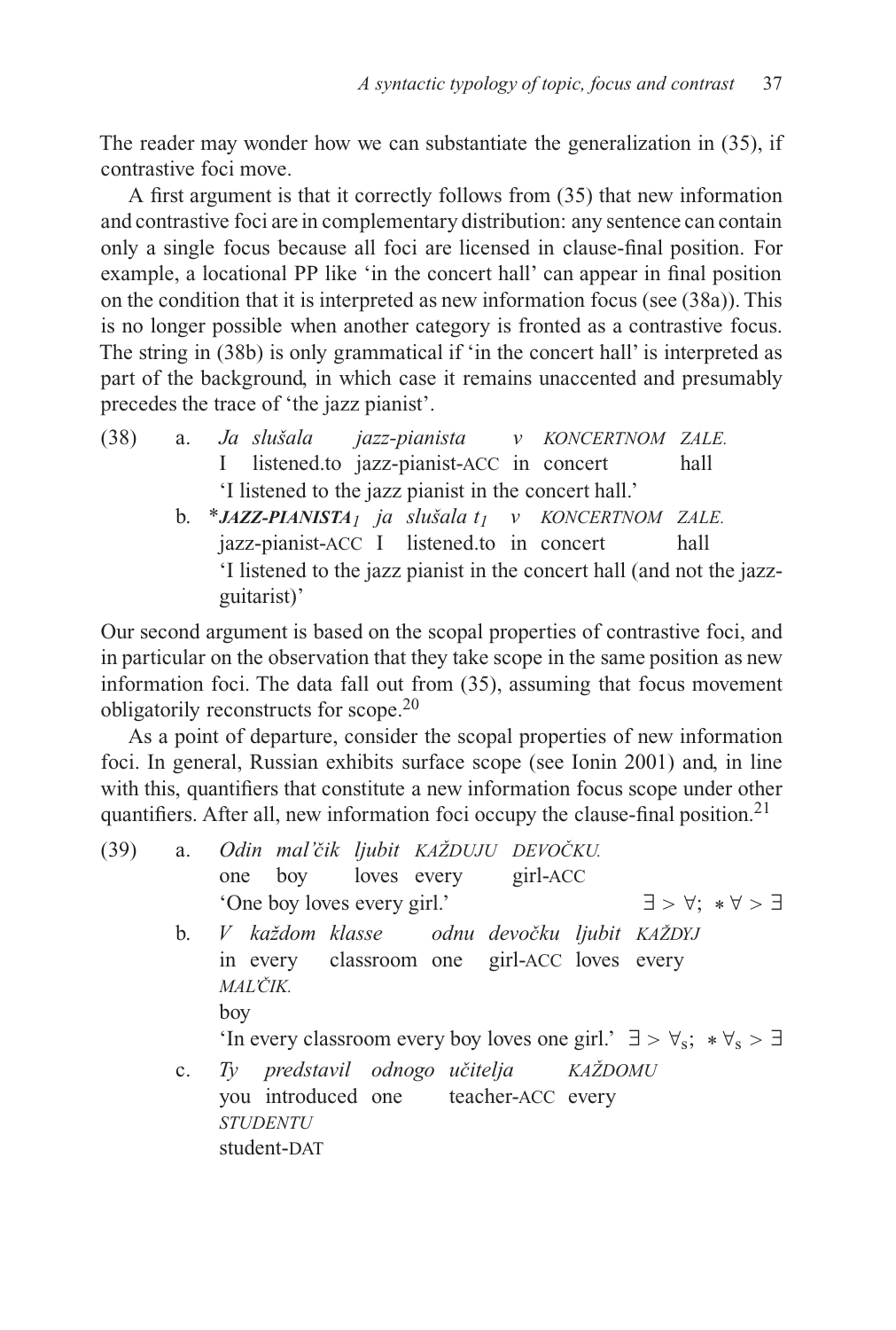'You introduced one teacher to every student.'  $\exists > \forall s; * \forall s > \exists$ d. *Ty* you introduced one *predstavil odnomu studentu* student-DAT every *KAZDOGO ˇ UCITELJA. ˇ* teacher-ACC 'You introduced every teacher to one student.'  $\exists$  >  $\forall$ :  $*\forall$  >  $\exists$ 

The pattern of surface scope breaks down in the case of contrastive foci.<sup>22</sup> Even though these are fronted, they systematically take lowest scope. That is, they reconstruct obligatorily to a position below other quantifiers. Thus, the fronted contrastive foci in (40) take scope in exactly the same position as the in situ new information foci in (39).

- (40) a. KAŽDUJU DEVOČKU ja xoču čtoby odin mal'čik ljubil every girl-ACC I want that one boy loved *(a ne kaˇzduju babuˇsku).* and not every grandma-ACC 'I want one boy to love every girl  $\exists > \forall; * \forall > \exists$ (and not every grandma).'
	- b. *KAŽDYJ MAL'ČIK ja xoču čtoby v každom klasse* every boy I want that in every classroom *odnu devoˇcku ljubil (a ne kaˇzdyj deduˇska)*. one girl-ACC loved and not every grandpa-NOM 'In every class, I want one girl to be loved by  $\exists > \forall$ ;  $*\forall > \exists$ every boy (and not by every grandpa).'
	- c. **KAŽDOMU STUDENTU** ja xoču čtoby ty predstavil every student-DAT I want that you introduced *odnogo uˇcitelja,* one teacher-ACC and not every professor-DAT *(a ne kaˇzdomu professoru)* 'I want you to introduce every teacher to one  $\exists$  >  $\forall$ ;  $*\forall$  >  $\exists$ student (and not every dean).'
	- d. KAŽDOGO UČITELJA ja xoču čtoby ty predstavil every teacher-ACC I want that you introduced *odnomu studentu,* one student-DAT and not every dean-ACC *(a ne kaˇzdogo dekana).* 'I want that one students is introduced by you  $\exists$  >  $\forall$ ;  $*\forall$  >  $\exists$ to every teacher (and not to every dean).'

It is not very surprising that Russian contrastive foci can move, given that contrast licenses A'-movement (see (5)). However, what is surprising is that the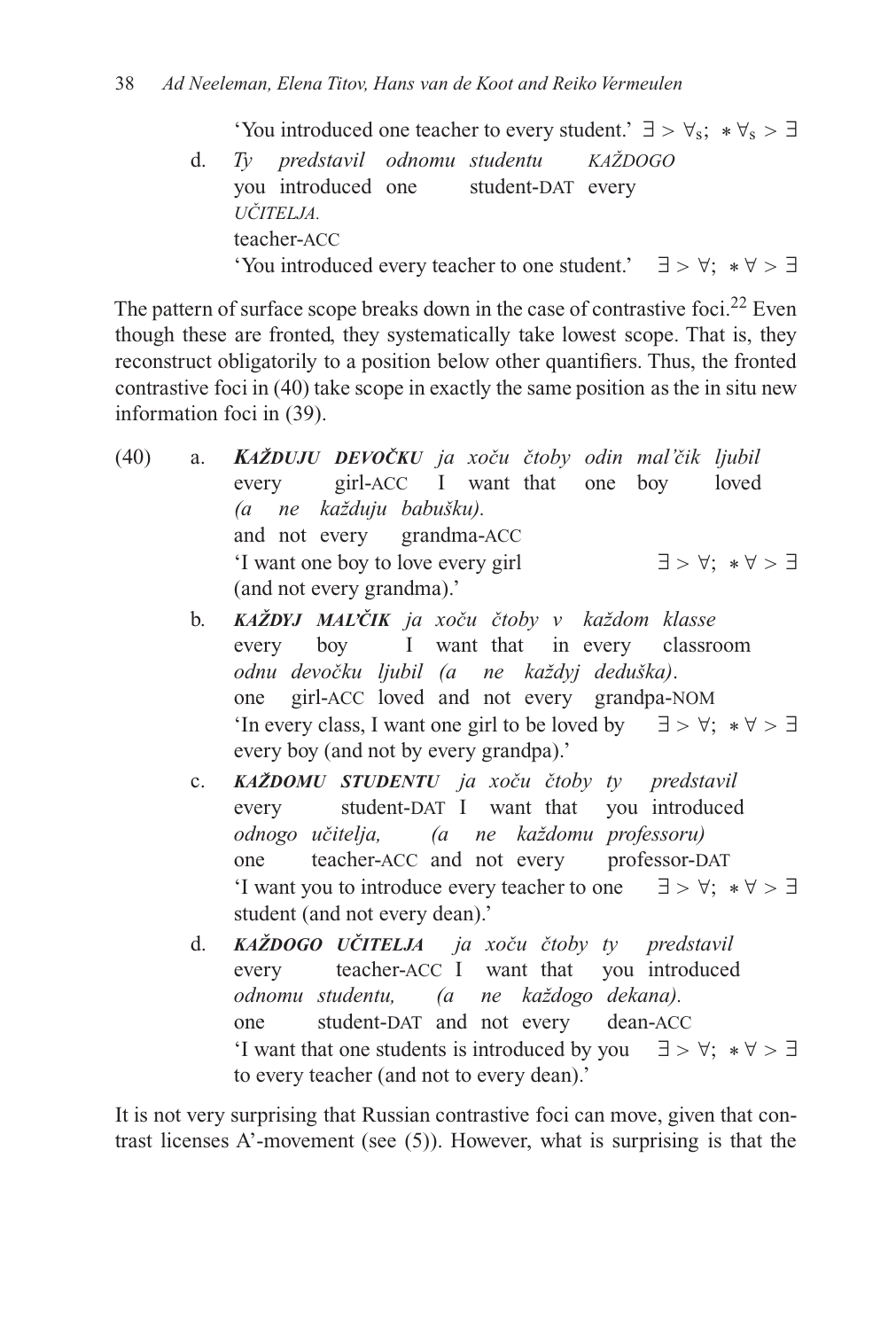position into which contrastive foci reconstruct should be as low as it seems to be. For example, subjects and indirect objects normally outscope direct objects in Russian, because their position c-commands (and precedes) the direct object position (see Dyakonova 2007). However, if these elements are fronted as contrastive foci, they must scope under the direct object, suggesting that the fronting operation is launched from the sentence-final position.

A reviewer casts some doubt on the relevance of the example in (40b) in view of the preverbal position of the object, plausibly the result of a scrambling operation across the position from which the subject has moved. As a consequence, the fact that the object outscopes the subject may seem unsurprising. Three remarks are in order. First, this criticism does not extend to the data in (40c,d). Second, the preverbal position of the object is the result of it belonging to the background. Now, backgrounded objects of monotransitive verbs may marginally be placed in postverbal position. However, if we shift the preverbal object in (40b) to a postverbal position, this does not affect its scopal interpretation. Third, a backgrounded object of a ditransitive verb need not be fronted if the other object appears as a sentence-initial topic (for reasons unclear to us). In this situation, a displaced contrastively focused subject must still scope under the postverbal object:

(41) *Knigu [KAŽDYJ MAL'ČIK]<sub>1</sub> ja xoču, čtoby dal dvum devočkam t<sub>1</sub> (a ne kaˇzyj deduˇska).* book-ACC every boy I want that gave two girls-DAT (and not every grandpa) 'As for books, I want every boy to give them  $2 > \forall$ ;  $* \forall > 2$ to two girls'

A final argument in support of (35) can be based on so-called split scrambling. Russian allows extraction of a contrastively focused element out of a larger constituent.There are many questions surrounding this phenomenon, but what is crucial here is that the material stranded by scrambling of the focused constituent provides an overt indication of the movement's launching site. If (35) holds, what we predict is that the stranded material must always occupy a clause-final position. The data below bear this out. If extraction takes place out of the object, then the object itself must be clause-final. If it takes place out of the subject, it is this constituent that must appear in clause-final position. (Although not illustrated here, all other examples in which 'performance' is not clause-final are ungrammatical as well.)<sup>23</sup>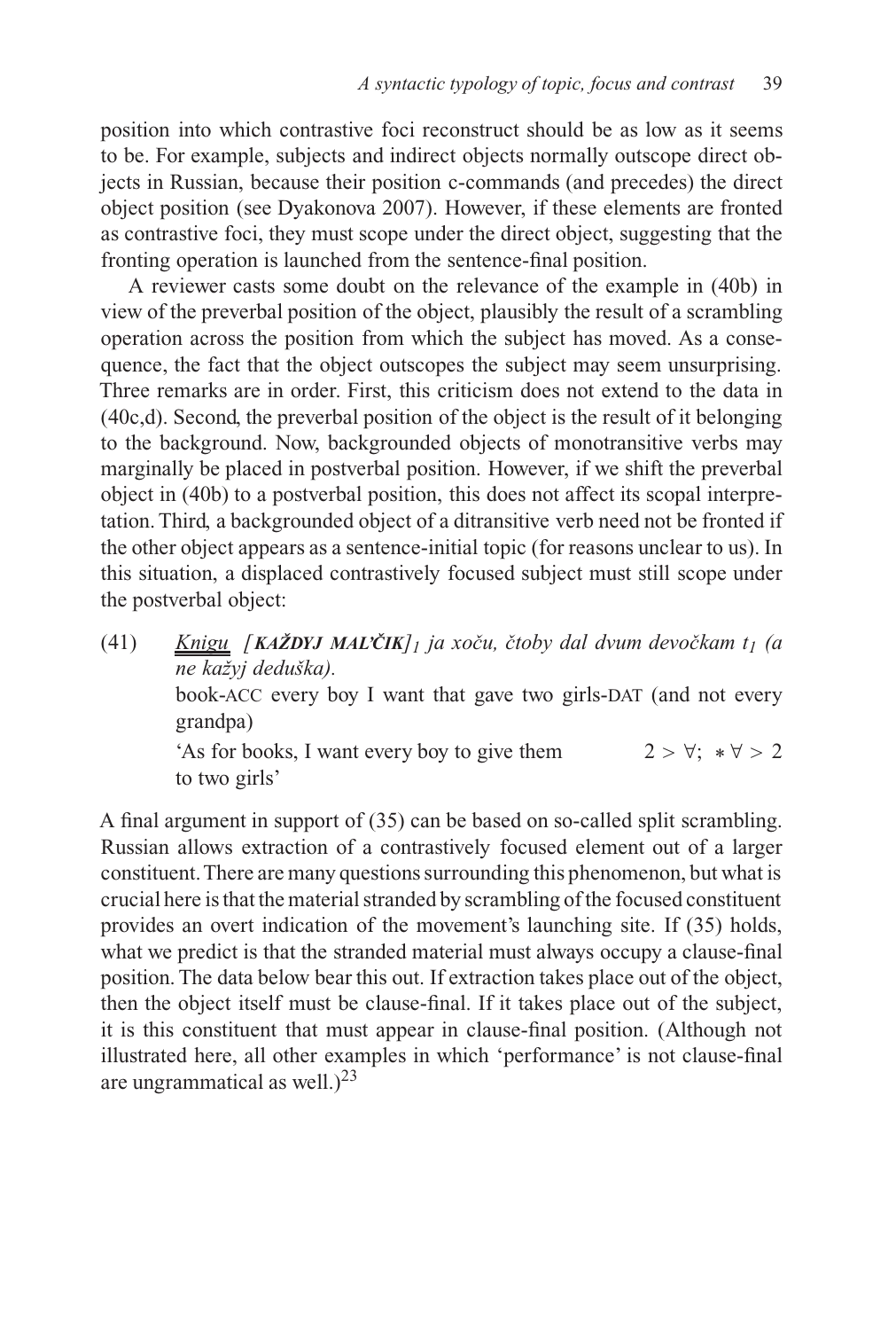- (42) a. *JAZZ-PIANISTA<sub>1</sub> mal'čiki slyshali [vystuplenie t<sub>1</sub>]* jazz pianist-GEN boys heard performance-ACC (and *(a ne jazz-gitarista)* not jazz-guitarist-GEN) 'The boys heard the performance of the jazz pianist (and not of the jazz guitarist).'
	- b. \**JAZZ-PIANISTA1 mal'ˇciki [vystuplenie t1]* jazz pianist-GEN boys performance-ACC heard *slyshali (a* (and *ne jazz-gitarista)* not jazz-guitarist-GEN)
- (43) a. *JAZZ-PIANISTA1 devoˇcku potrjaslo [vystuplenie t1] (a* jazz pianist-GEN girl-ACC amazed performance (and *ne jazz-gitarista)* not jazz-guitarist-GEN) 'The performance of the jazz pianist amazed the girl (and not of the jazz guitarist).'
	- b. *JAZZ-PIANISTA1 devoˇcku [vystuplenie t1] potrjaslo (a* jazz pianist-GEN girl-ACC performance amazed (and *ne jazz-gitarista)* not jazz-guitarist-GEN)

The same point can be made on the basis of double object constructions. Split scrambling requires that the object containing the trace of the fronted constituent appear in final position:

- (44) a. *JAZZ-PIANISTA1 ja podaril Saˇse* Jazz-pianist-GEN I gave Sasha-DAT picture-ACC *[fotografiju t1] (a* (and *ne jazz-gitarista).* not jazz-guitarist-GEN) 'I gave a picture of a jazz-pianist to Sasha.'
	- b. \**JAZZ-PIANISTA1 ja podaril [fotografiju t1] Saˇse* Jazz-pianist-GEN I gave picture-ACC Sasha-DAT (and *(a ne jazz-gitarista).* not jazz-guitarist-GEN)
	- c. ?*JAZZ-PIANISTA1 ja posvjatil etot prazdnik* Jazz-pianist-GEN I dedicated this celebration-ACC *[vystupleniju t1 (a ne jazz-gitarista).* performance-DAT and not jazz-guitarist-GEN) 'I dedicated this celebration to the performance of a jazz-pianist'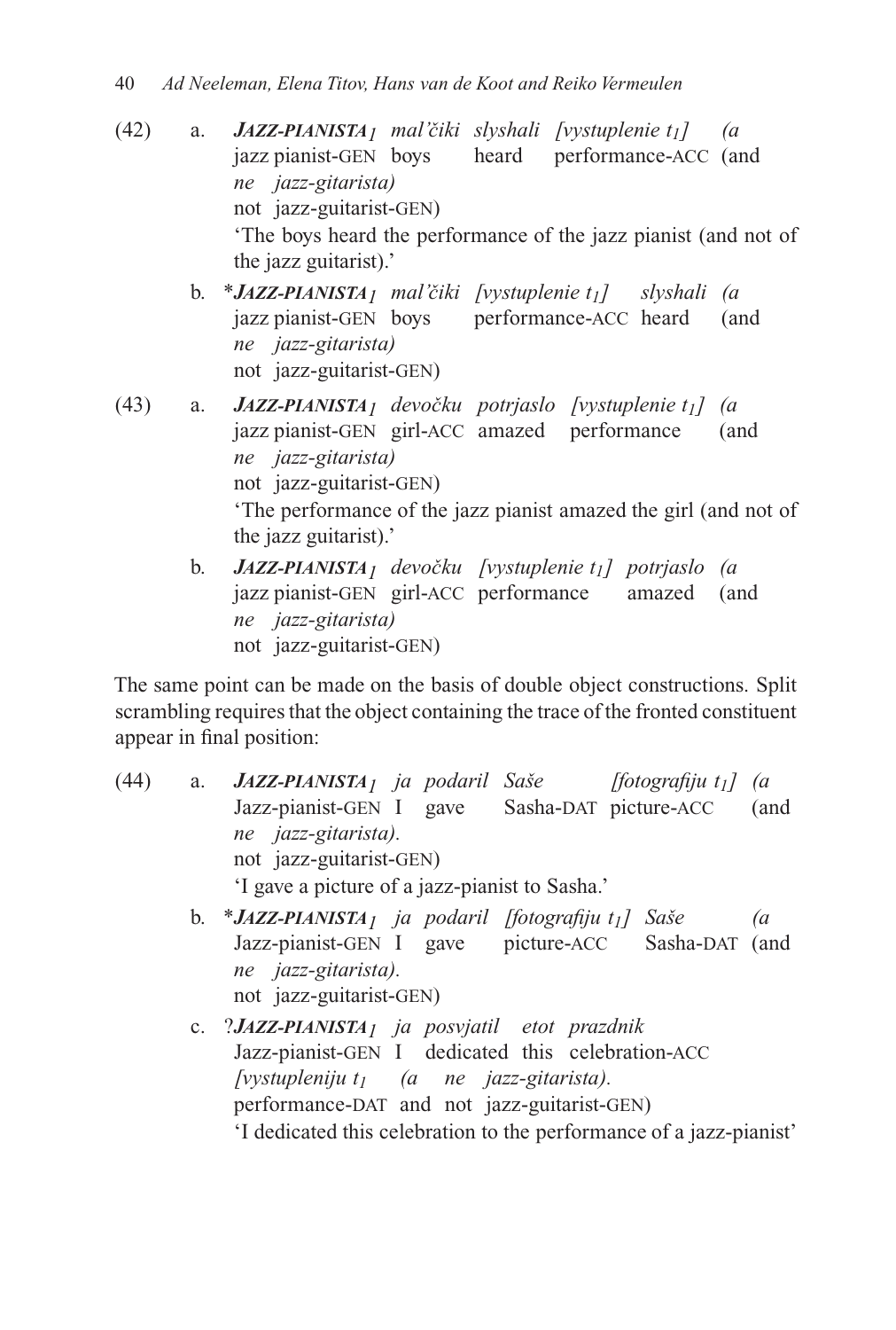d. \**JAZZ-PIANISTA1 ja posvjatil [ vystupleniju t1]* Jazz-pianist-GEN I dedicated performance-DAT this *etot prazdnik* celebration-ACC (and not jazz-guitarist-GEN) *(a ne jazz-gitarista).*

To summarize, if we assume, as stated in (35), that all foci in Russian are licensed in clause-final position, then both the scopal properties of fronted foci and the position of stranded material can be readily understood.

## **6. Decomposition and cartography**

The analytical depth of our analyses of Dutch, Japanese and Russian is not equal (only in the Dutch case do we have an explanation for the empirical generalization we argued for). Nevertheless, we may draw the following conclusions: (i) There is no designated landing site for moved topics and foci (based on the Dutch data); (ii) The features [topic], [focus] and [contrast] have independent syntactic effects (based on the Dutch, Japanese and Russian data). These conclusions allow us to complete our case against cartography.

We have already argued that the variation in the landing site of A'-scrambling observed in Dutch is very hard to reconcile with the rigid phrase structure that characterizes cartography.We sketched the core of the argument in section 3, but we can be more precise. In earlier work we have demonstrated that the following assumptions must be made if moved topics and foci are licensed in the specifier of TopP and FocP, respectively (see Neeleman and Van de Koot 2008 for details):

- i. The position of TopP and FocP is free (at least in Dutch). (This captures the observed variation in landing sites.)
- ii. Projection of either [contrast] or [topic] and [focus] is optional (at least in Dutch). (This allows in-situ topics and foci.)
- iii. Heads containing [contrast] mark their complements as the domain of contrast. (This, in conjunction with restrictions on information structure, captures the observed ordering restrictions.)

However, each of these assumptions sacrifices an assumption central to the cartographic framework. Assumptions (i) and (ii) give up the idea that there is a fixed clausal skeleton. Assumption (iii) gives up the idea that movement is triggered by properties of the specifier. These sacrifices seem considerable.

But the Dutch data are even more damaging in light of our second conclusion. Within the cartographic framework, the independent syntactic effects of [topic], [focus] and [contrast] require an account in terms of three separate functional projections: TopP, FocP and ContrastP. This is because cartography strives for a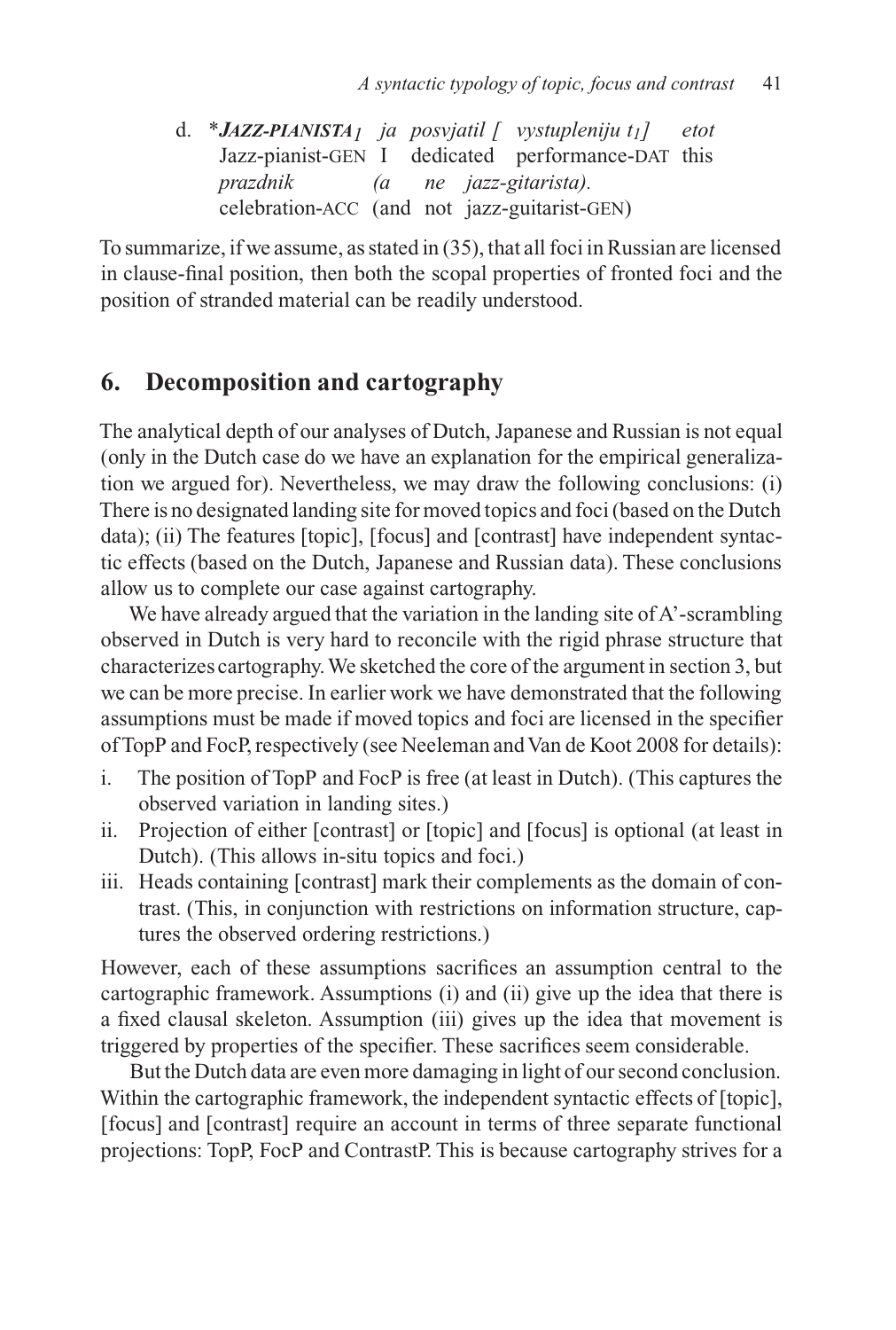one-to-one relation between syntactic position and interpretive effect, and the data motivate three separate interpretively relevant syntactic features. Crosslinguistic variation would be captured by the extent to which these projections trigger displacement. In Japanese, topics appear in the specifier of TopP. In Russian, foci appear in the specifier of FocP, while contrastive foci move on to the specifier of ContrastP. Finally, in Dutch, contrastive topics and foci move to the specifier of ContrastP.

The addition of ContrastP to the topic-focus hierarchy requires an additional ordering statement. Given that TopP is generally assumed to dominate FocP, there are three logical possibilities:

| (45) | a. Contrast $P > TopP > FocP$ |
|------|-------------------------------|
|      | b. $TopP > ContrastP > FocP$  |
|      | c. $TopP > FocP >$ ContrastP  |

The Russian data suggest that ContrastP dominates FocP, because contrastive foci in this language move from the position in which foci in general are licensed. This rules out (45c). We are thus left with (45a) and (45b), but it can be demonstrated that neither of these orders is compatible with the Dutch data.

If ContrastP dominates TopP, the landing site for contrastive topics and foci is identical and it is therefore impossible to capture the ordering restrictions associated with topic and focus movement. In particular, this arrangement implies that moved foci always cross the position in which topics are licensed. As a result, it becomes hard, if not impossible, to explain why – at an observational level – topics may move across foci but foci may not move across topics. As far as we can see, this point is not affected by the possibility of a recursive ContrastP. This rules out (45a).

If ContrastP occupies a position betweenTopP and FocusP, one might attempt to capture the Dutch data by saying that contrastive topics move on to the specifier of TopP, while contrastive foci surface in ContrastP. We should then require TopP to trigger movement, which in turn would lead to expect displacement of aboutness topics, contrary to fact. This rules out (45b).

These considerations suggest that, although [contrast] has syntactic effects that can be distinguished from those of [topic] and [focus], a cartographic decomposition into three separate functional projections is not possible. But the logic of cartography requires such a decomposition.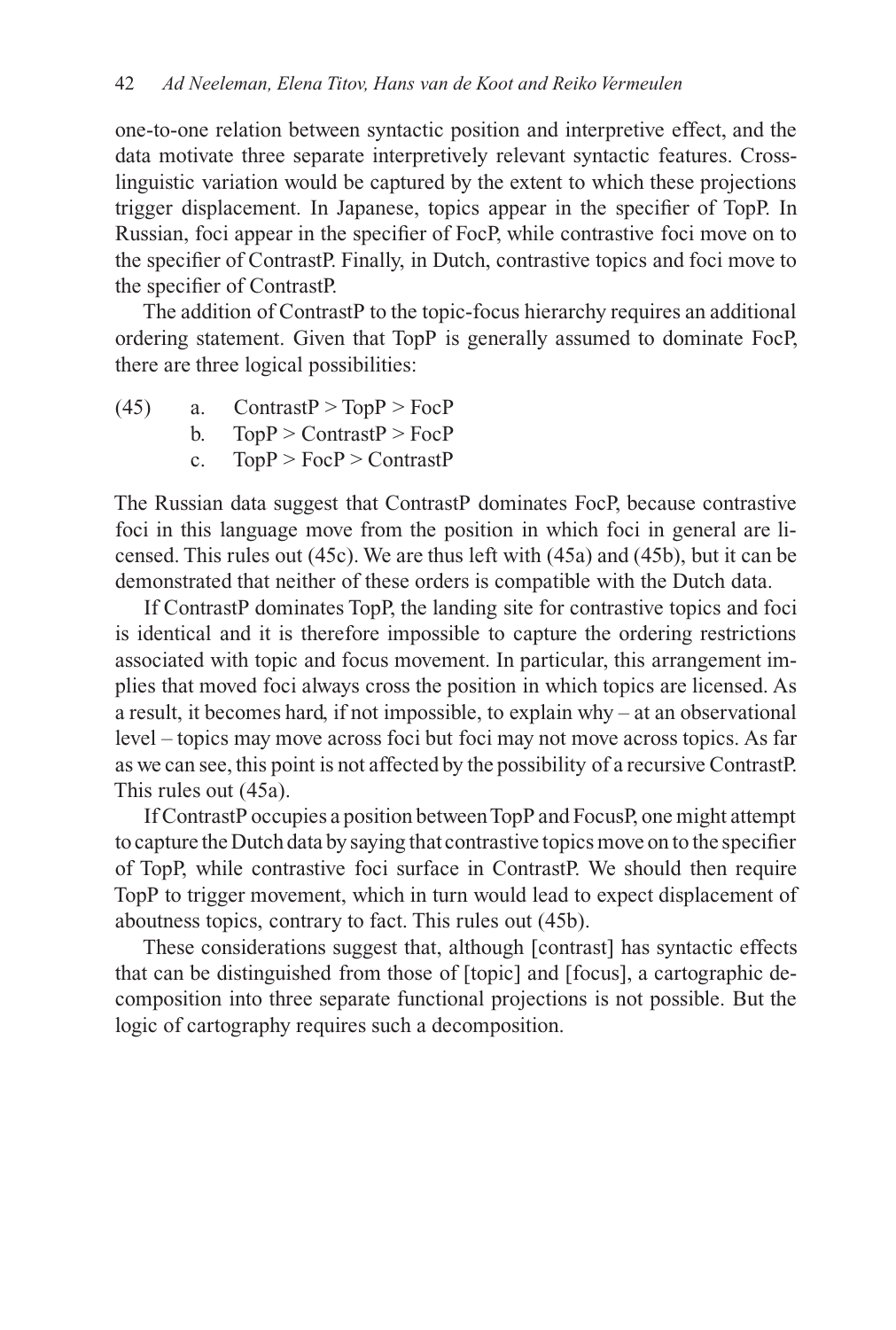## *Notes*

- This paper is part of the output of the AHRC-funded project 'A Flexible Theory of Topic and Focus Movement' (Grant nr. 119403).
- 1. Our notion of (linguistic) topic corresponds to what Lambrecht calls 'referenceoriented topic expressions', while our notion of indexing elements corresponds to his 'role-oriented topic expressions'.
- 2. Backgrounds differ from comments in this respect: as focus is a notion associated with propositions, there is no such thing as an all-background sentence. Backgrounded information is backgrounded with respect to a focus. Therefore, if focus is a propositional notion, the background and focus must be part of the same proposition.
- 3. This section is partly based on Neeleman and Van de Koot (2008).
- 4. Note that A'-scrambling can also affect categories other than DPs, including adverbials.
- 5. Some speakers of Dutch marginally allow A-scrambling of a direct object across an indirect object, a possibility more generally available in German. The judgments reported here are from speakers who reject such scrambling.
- 6. The proposal outlined here constitutes a correction on Neeleman and Van de Koot (2008), where it is assumed that A'-scrambling marks a comment or a background rather than a domain of contrast.
- 7. The judgments given here and below are based on a pronunciation of the examples in which the constituent marked as focus carries a plain high tone, and the constituent marked as topic carries a tune consisting of a high tone, a low tone and a high boundary tone (this intonation of Dutch topics is in line with the observations reported in Van Hoof 2003). As far as we can judge these matters, this pronunciation is very similar to what is found in English.
- 8. As was pointed out to us byMichaelWagner (p.c.), the context in (13) and comparable ones below do not force the interpretations indicated, but merely favour them. All the contexts we use are based on implicit multiple WH-questions. In (13), this question is *Who ate what?*, while in (16) below, it is *What was eaten by whom?* Answers to multiple WH-questions tend to be constructed in such a way as to line up the topic with the fronted WH-phrase and the focus with the in situ WH-phrase. Thus, *Who ate what?* is most commonly answered by something like *John ate the BEANS, Mary ate the CHEESE*, etc. However, when there is reason to do so, it is also possible to swap the topic and focus functions, yielding answers like *JOHN ate the beans*, *MARY ate the cheese*, etc. (see Roberts 1996 and Büring 2003). Given that the contexts we use presuppose implicit multiple WH-questions, the possibility of a topic-focus swap also presents itself. Hence, in evaluating our empirical claims, one should not just rely on the effects of context, but also consider other indicators of topic- and focushood.
- 9. Notice that overt topic movement cannot be used to rescue structures in which a topic is contained in the background of a moved focus. We speculate that this is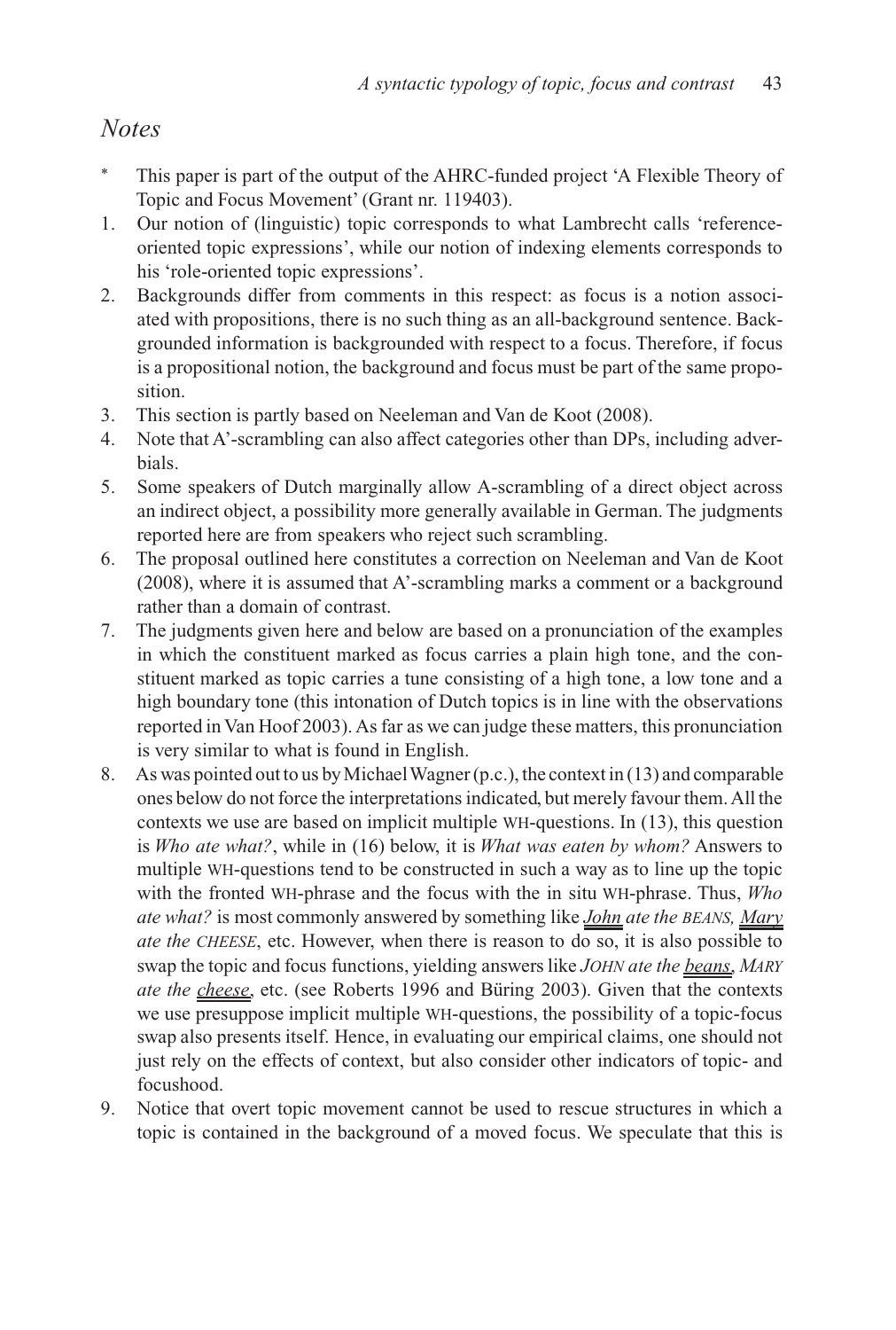because "repair by movement" would violate Relativized Minimality: focus movement creates an A'-position that blocks association of the topic with its trace. If so, comparable structures in which a topic is linked to a pronoun should be acceptable. Indeed, there is a sharp contrast between (i) and (ii). Moreover, topic fronting across a moved focus is widely attested in languages that have clitic doubling (such as Italian) or allow radical pro drop (such as Japanese).

- (i)  $*$ *Marie<sub>1</sub> heeft [DIT boek]*<sub>2</sub> *Jan t<sub>1</sub> zeker t<sub>2</sub> <i>niet gegeven.*<br>Mary has this book John certainly not given. Mary has this book John certainly not given.
- (ii) Wat **Marie** betreft,  $[DIT$  boek]<sub>1</sub> heeft Jan haar zeker t<sub>1</sub> niet what Mary regards, this book has John her certainly not *gegeven.* given.

For related discussion, see Rochemont (1989), Culicover (1991), Browning (1996), among others.

- 10. The answer in (15a) is felicitous if the B-accent on the subject is omitted. Doing so allows the example to be construed as providing indirect information about Fred, namely that he did not eat more from the beans than he did last year.
- 11. We assume throughout that in situ focus does not move at LF. The data can also be captured, however, if in situ foci do move, so as to create a representation in which focus and background are constituents (abstracting away from many details; see Krifka 2006). Such an analysis requires two additional assumptions. To begin with, when overt focus movement takes place, LF-movement of material marked as belonging to a background must not be allowed. Such movement would repair the ill-formed example in (13b). By contrast, when no overt focus movement takes place, LF-movement must be generally available. For instance, the topic in (13a) must move, as it would otherwise be part of a background created by LF focus movement. (Note, however, that parallel structures created by overt movement give rise to ungrammaticality; see footnote 9 for discussion.)

The restriction that marking relations established in overt syntax cannot be undone at LF has a precedent in the literature on multiple WH-questions: if overt movement is used to mark the scope of a WH-operator, its scope cannot be extended through subsequent LF-procedures. Consequently,*Who wonders what John bought?* cannot be interpreted as a multiple WH-question, whereas *Who said that John bought what?* does allow such a reading (see van Riemsdijk 1978).

- 12. This section is based on Vermeulen 2008.
- 13. For reasons unknown to us, an object *wa*-phrase prefers not to surface adjacent to a verb. In order to circumvent this issue, adverbials are inserted between object and verb throughout this section.
- 14. If movement of contrastive foci in Japanese marks a domain of contrast, then the example in (27b) would also be ruled out by the constraint in (12b). We will not explore to what extent this is true.
- 15. The question in (31) establishes 'the dog' as a discourse topic if uttered discourseinitially. In this case, 'the dog' must appear in clause-initial position in the question,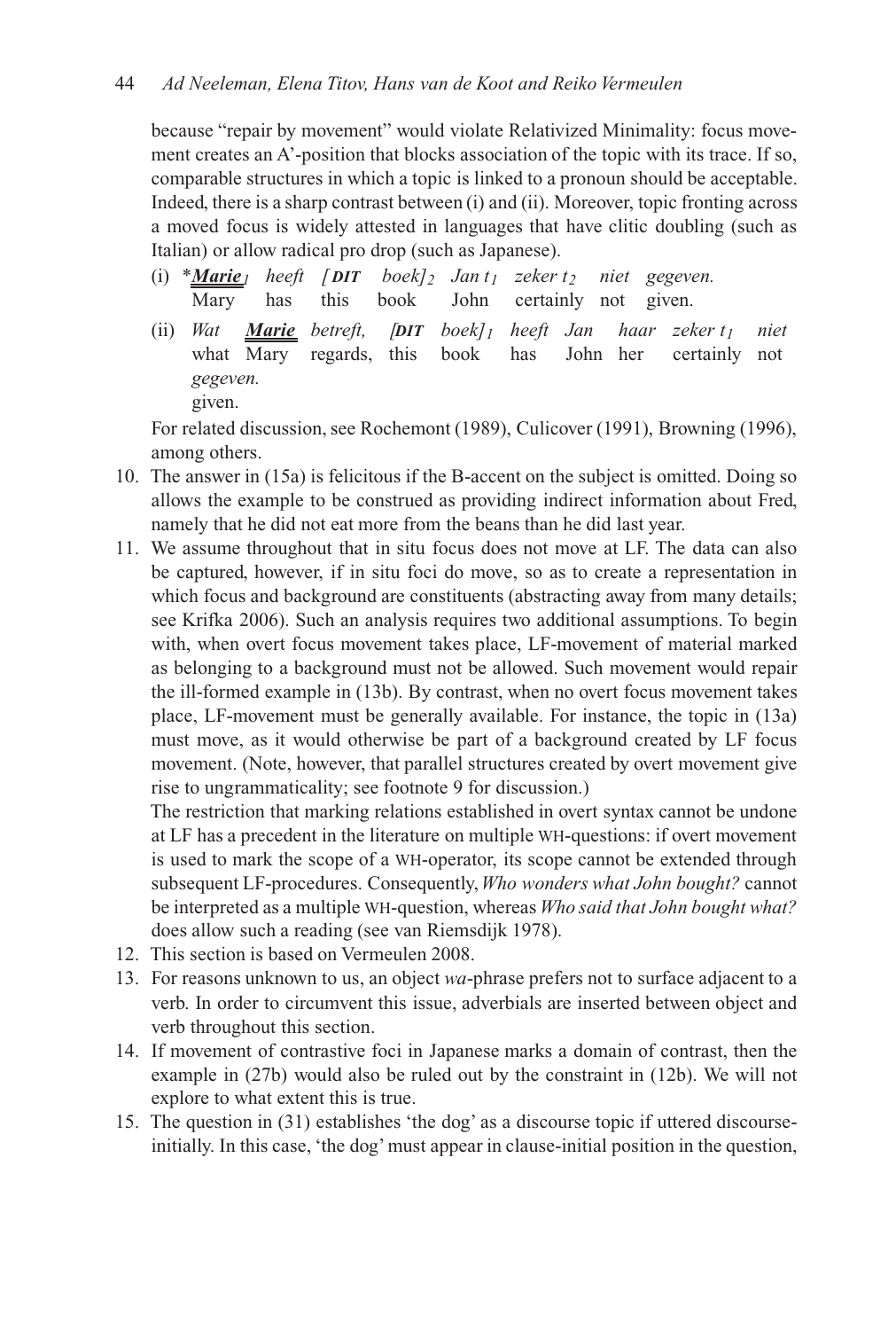as in (i), indicating its linguistic topical status. On the other hand, if there is prior discourse, in which 'the dog' is already established as topic, it need not occupy clause-initial position, as in (ii).

- (i) *sono inu-wa dare-o kande-simatta no?* that dog-wa who-acc bite-ended.up Q
- (ii) *dare-o1 sono inu-wa t1 kande-simatta no?* who-acc that dog-wa bite-ended.up Q
- 16. The claim that an in-situ unstressed *wa*-phrase is discourse anaphoric, and not a topic, is illustrated here with subjects. The same observation holds for objects:
	- (i) Q: *Did John borrow the book from the library?*
		- A: *Iya, John-wa sono hon-wa kekkyoku honya-de KATTA* No, John-wa that book-wa in.the.end bookshop-at bought
- 17. This section is based on Neeleman and Titov (2008).
- 18. The most neutral word order dictated by the context in (36) requires sentence-final focus (see also Krylova and Khavronina 1988). However, it is possible for the focused constituent to scramble to a preverbal position in a context that does not force contrastive interpretation on the focused constituent in case this constituent is interpreted emphatically. Such constructions do not require the presence of an explicit member of the set of alternatives in the context and can often be uttered out of the blue. The emphatically focused constituent, however, cannot be analyzed as new information focus, as it contains an additional interpretation, namely a conventional scalar implicature indicating that it is surprising or noteworthy in some way (see also Zanuttini and Portner 2003 for a similar analysis of exclamatives). In other words, although no explicit member of the set of alternatives is present in the context, the existence of such a set must be concluded and the emphatically focused constituent is interpreted as an unlikely member within this set:

| (i) |  | Kto čitaet knigu?     | SAŠA čitaet knigu    |                                  |
|-----|--|-----------------------|----------------------|----------------------------------|
|     |  | who reads book-ACC    |                      | Sasha reads book-ACC             |
|     |  | 'Who reads the book?' |                      | '(Out of all people) it is Sasha |
|     |  |                       | who reads the book!' |                                  |

- 19. Space limitations do not permit us to explore why contrastive foci move in Russian. The null hypothesis from the current perspective is that Russian has DoC marking. However, the issue is orthogonal to the claim at the heart of this section, namely that new information foci and contrastive foci share an underlying clause-final position.
- 20. It has been claimed in linguistic literature that A'-fronting fixes scope relations in Russian (see, for example, Bailyn 2004). However, a careful examination of Russian sentences involving A'-scrambling reveals that a long-distance scrambled DP always reconstructs into the embedded clause:
	- (i) *Kaˇzduju devoˇcku odin mal'ˇcik xoˇcet ˇctoby ja poljubil* every girl-ACC one boy-NOM wants that I-nom loved 'One boy wants me to love every girl.'  $\exists$  >  $\forall$ ; \* $\forall$  >  $\exists$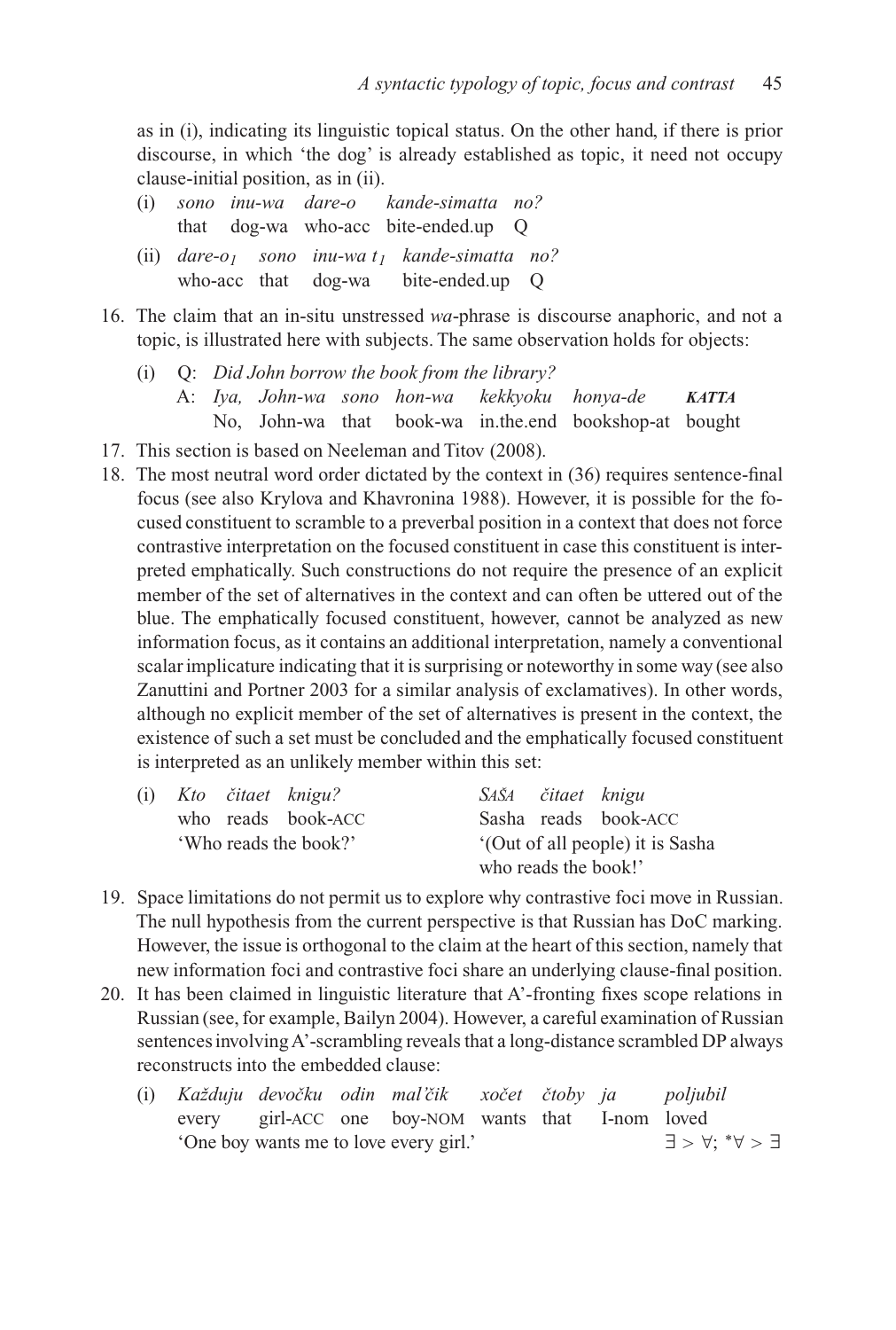#### 46 *Ad Neeleman, Elena Titov, Hans van de Koot and Reiko Vermeulen*

The reason A'-fronting sometimes appears to result in 'frozen' scope (see (Ionin 2001) lies in the fact that a fronted quantifier not interpreted as a focus may have to reconstruct above the clause-final position, in case this position is occupied by a constituent interpreted as new information focus. This implies that the fronted quantifier must take scope over a quantified new information focus, even though it may take scope below quantifiers in other positions.

- 21. The examples in (39a) and (39b) do not form a minimal pair. This is because there is a tendency for clause-initial objects to be interpreted as topics, and hence as specific if they are indefinites. We control for this by adding a clause initial adverb that contains a universal quantifier on which the indefinite is dependent. This blocks a specific reading of the indefinite, as desired. The scope judgment given involves the indefinite and the universal subject (indicated by a subscript 'S'). We leave out the adjunct in (39a) in order to avoid the slight artificiality of too many universal quantifiers in a single sentence.
- 22. In the Russian linguistic literature different types of focus are taken to receive different Intonational Contours (IKs). New information focus is marked by IK1 (a falling tone), whereas contrastive focus receives IK2 (emphatic stress similar to IK1, but higher in tone and more intense). For discussion, see Bryzgunova (1971), (1981), Yokoyama (1986), and Krylova and Khavronina (1988). The judgments in the main text presuppose that the constituents marked as contrastive foci bear IK2, while the rest of the sentence is destressed.
- 23. In (42) and (43) the DP out of which split-scrambling takes place must be sentencefinal and cannot be followed by any material including adverbs. An adverb can only be added as an afterthought after a fairly long pause.

### *References*

| Bailyn, John            |                                                                                 |
|-------------------------|---------------------------------------------------------------------------------|
| 2004                    | Generalized Inversion. Natural Language and Linguistic Theory 22:               |
|                         | $1 - 49$ .                                                                      |
| Belletti, Adriana (ed.) |                                                                                 |
| 2004                    | Structures and Beyond: The Cartography of Syntactic Structures.                 |
|                         | Vol. 3. Oxford: OUP.                                                            |
| Bobaljik, Jonathan      |                                                                                 |
| 1999                    | Adverbs: The hierarchy paradox. Glot International 4.9/10.                      |
| Browning, Margaret      |                                                                                 |
| 1996                    | CP recursion and <i>that</i> -t effects. <i>Linguistic Inquiry</i> 27: 237–256. |
| Brun, Dina              |                                                                                 |
| 2001                    | Information structure and the status of NP in Russian. <i>Theoretical</i>       |
|                         | Linguistics: 109–135.                                                           |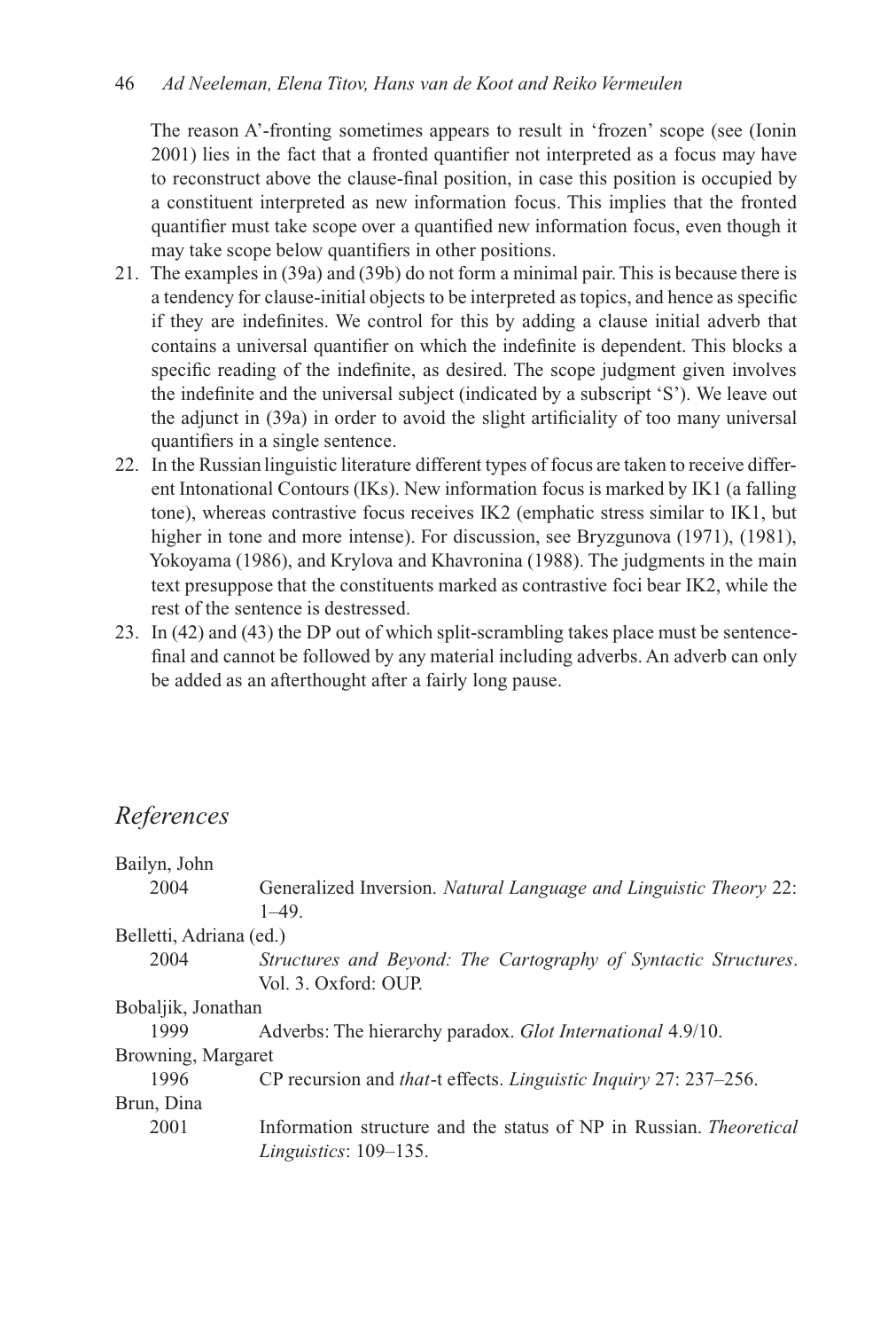| Bryzgunova, Elena       |                                                                                                         |
|-------------------------|---------------------------------------------------------------------------------------------------------|
| 1971                    | O smyslorazličiteľnyx vozmožnostjax russkoj intonatcii. Voprosy<br>jazykoznanija 4:42-51.               |
| Bryzgunova, Elena       |                                                                                                         |
| 1981                    | Zvuk i Intonatsija Russkoj Rechi. Moscow: Russkij Yasyk.                                                |
| Büring, Daniel          |                                                                                                         |
| 1997                    | The Meaning of Topic and Focus. London: Routledge.                                                      |
| Büring, Daniel          |                                                                                                         |
| 2003                    | On D-trees, beans and B-accents. Linguistics & Philosophy 26.5: 511-                                    |
|                         | 545.                                                                                                    |
| Choi, Hye-Won           |                                                                                                         |
| 1999                    | Optimizing Structure in Context: Scrambling and Information Struc-                                      |
|                         | ture. Stanford: CSLI.                                                                                   |
| Cinque, Guglielmo       |                                                                                                         |
| 1999                    | Adverbs and Functional Heads: A Cross-Linguistic Perspective. Ox-<br>ford: OUP.                         |
| Cinque, Guglielmo (ed.) |                                                                                                         |
| 2002                    | Functional Structure in DP and IP: The Cartography of Syntactic                                         |
|                         | Structures. Oxford: OUP.                                                                                |
| Culicover, Peter        |                                                                                                         |
| 1991                    | Topicalization, inversion, and complementizers in English. OTS Work-<br>ing Papers. Utrecht University. |
| Dyakonova, Marina       |                                                                                                         |
| 2007                    | Russian Double Object Constructions. ACLC Working Papers 2(1):                                          |
|                         | $3 - 30.$                                                                                               |
| Ernst, Thomas           |                                                                                                         |
| 2001                    | The Syntax of Adjuncts. Cambridge: CUP.                                                                 |
| Frey, Werner            |                                                                                                         |
| 2001                    | About the whereabouts of indefinites. Theoretical Linguistics 27: 137-<br>161.                          |
| Giusti, Giuliana        |                                                                                                         |
| 2006                    | Parallels in clausal and nominal periphery. In: Mara Frascarelli (ed.),                                 |
|                         | Phases of Interpretation. Berlin: Mouton de Gruyter.                                                    |
| Haider, Hubert          |                                                                                                         |
| 2000                    | Adverb placement - Convergence of structure and licensing. Theoret-                                     |
|                         | ical Linguistics 26: 95-134.                                                                            |
|                         | Haider, Hubert and Inger Rosengren                                                                      |
| 1998                    | Scrambling. Sprache und Pragmatik 49. Lund.                                                             |
|                         | Hajičová, Eva, Barbara Partee, and Petr Sgall                                                           |
| 1998                    | Focus, topic and semantics. In: Elena Benedicto, Maribel Romero,                                        |
|                         | and Satoshi Tomioka (eds.), Proceedings of the Workshop on Focus.                                       |
|                         | UMass WPL 21, 101-124. Amherst: GLSA.                                                                   |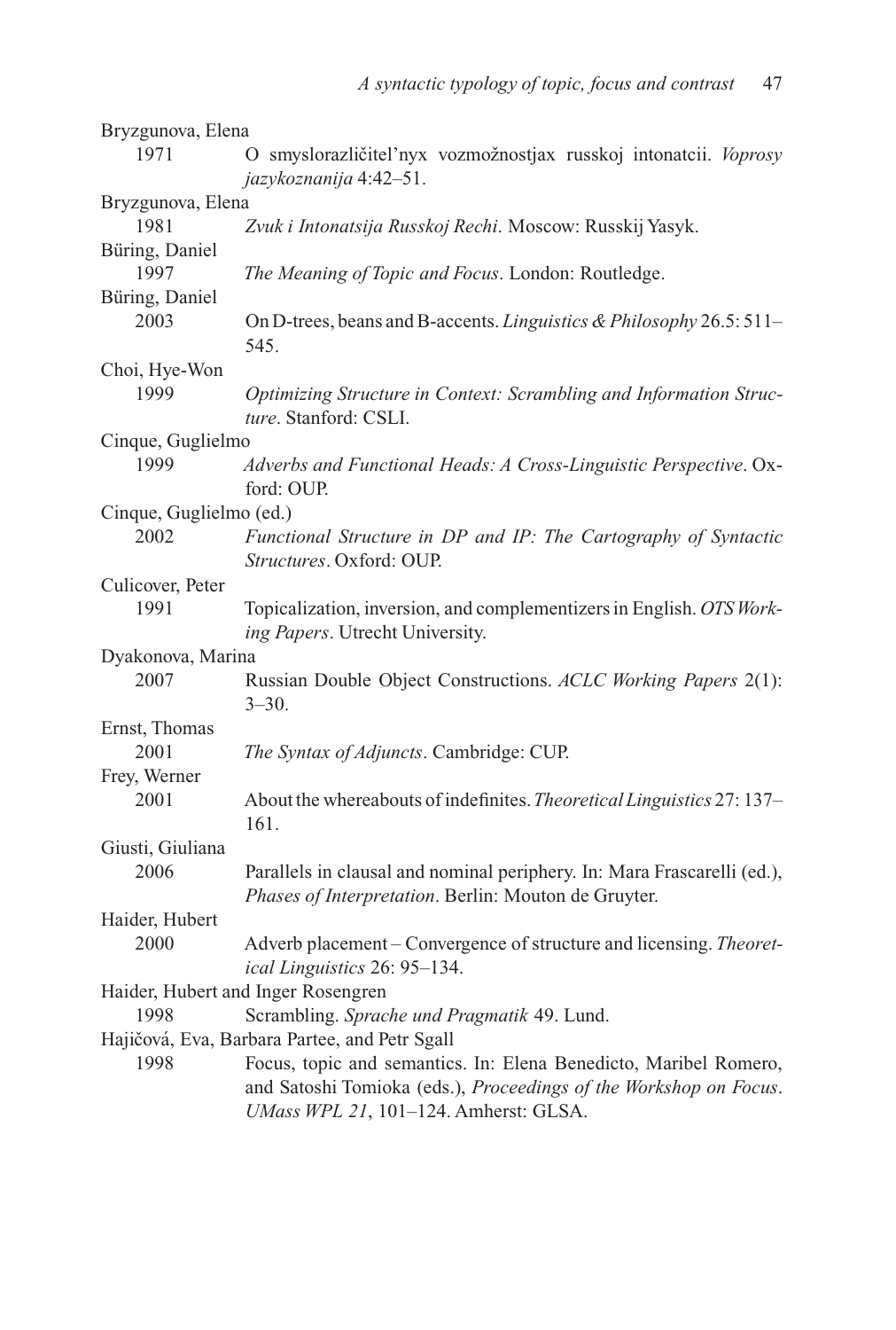| Hara, Yurie               |                                                                                                                                                               |
|---------------------------|---------------------------------------------------------------------------------------------------------------------------------------------------------------|
| 2006                      | Grammar of knowledge representation: Japanese discourse items at<br>interfaces. Ph. D. diss., University of Delaware.                                         |
| Heycock, Caroline         |                                                                                                                                                               |
| 2007                      | Japanese -wa, -ga, and information structure. To appear in: Mamoru<br>Saito, and Shigeru Miyagawa (eds.), Handbook of Japanese Linguis-<br>tics. Oxford: OUP. |
| Hoji, Hajime              |                                                                                                                                                               |
| 1985                      | Logical Form constraints and configurational structures in Japanese.<br>Ph. D. diss., University of Washington.                                               |
| Ionin, Tania              |                                                                                                                                                               |
| 2001                      | Scope in Russian: Quantifier movement and discourse function. Ms.<br>MIT.                                                                                     |
| Jackendoff, Ray           |                                                                                                                                                               |
| 1972                      | Semantic Interpretation in Generative Grammar. Cambridge: MIT<br>Press.                                                                                       |
| Jacobs, Joachim           |                                                                                                                                                               |
| 1997                      | I-Topikalisierung. Linguistische Berichte 168: 91-133.                                                                                                        |
| King, Tracy H.            |                                                                                                                                                               |
| 1995                      | Configuring Topic and Focus in Russian. Stanford: CSLI.                                                                                                       |
| Kiss, Katalin E           |                                                                                                                                                               |
| 1998                      | Identificational focus versus information focus. Language 74: 245-<br>273.                                                                                    |
| Krifka, Manfred           |                                                                                                                                                               |
| 2006                      | Association with focus phrases. In: Valéria Molnár and Susanne Win-<br>kler (eds.), Architecture of Focus. Berlin: Mouton de Gruyter.                         |
|                           | Krylova, Olga and Serafima Khavronina                                                                                                                         |
| 1988                      | Word Order in Russian. Moscow: Russky Yazyk.                                                                                                                  |
| Kuno, Susumu              |                                                                                                                                                               |
| 1973                      | The Structure of the Japanese Language. Cambridge: MIT Press.                                                                                                 |
| Kuroda, Shigeyuki         |                                                                                                                                                               |
| 1988                      | Whether we agree or not: A comparative syntax of English and                                                                                                  |
|                           | Japanese. In: William J. Poser (ed.), Papers from the Second Interna-<br>tional Workshop on Japanese Syntax, 103-143. Stanford: CSLI. [Also                   |
|                           | in: Linguisticae Investigationes 12: 1-47. And reprinted in: Kuroda,                                                                                          |
|                           | Shigeyuki 1992. Japanese Syntax and Semantics: Collected Papers.                                                                                              |
|                           | Kluwer, Dordrecht.]                                                                                                                                           |
| Kuroda, Shigeyuki<br>2005 | Focusing on the matter of topic: A study of wa and ga in Japanese.                                                                                            |
|                           | Journal of East Asian Linguistics 14:1-58.                                                                                                                    |
| Lambrecht, Knud           |                                                                                                                                                               |
| 1994                      | Information Structure and Sentence Form. Cambridge: CUP.                                                                                                      |
|                           |                                                                                                                                                               |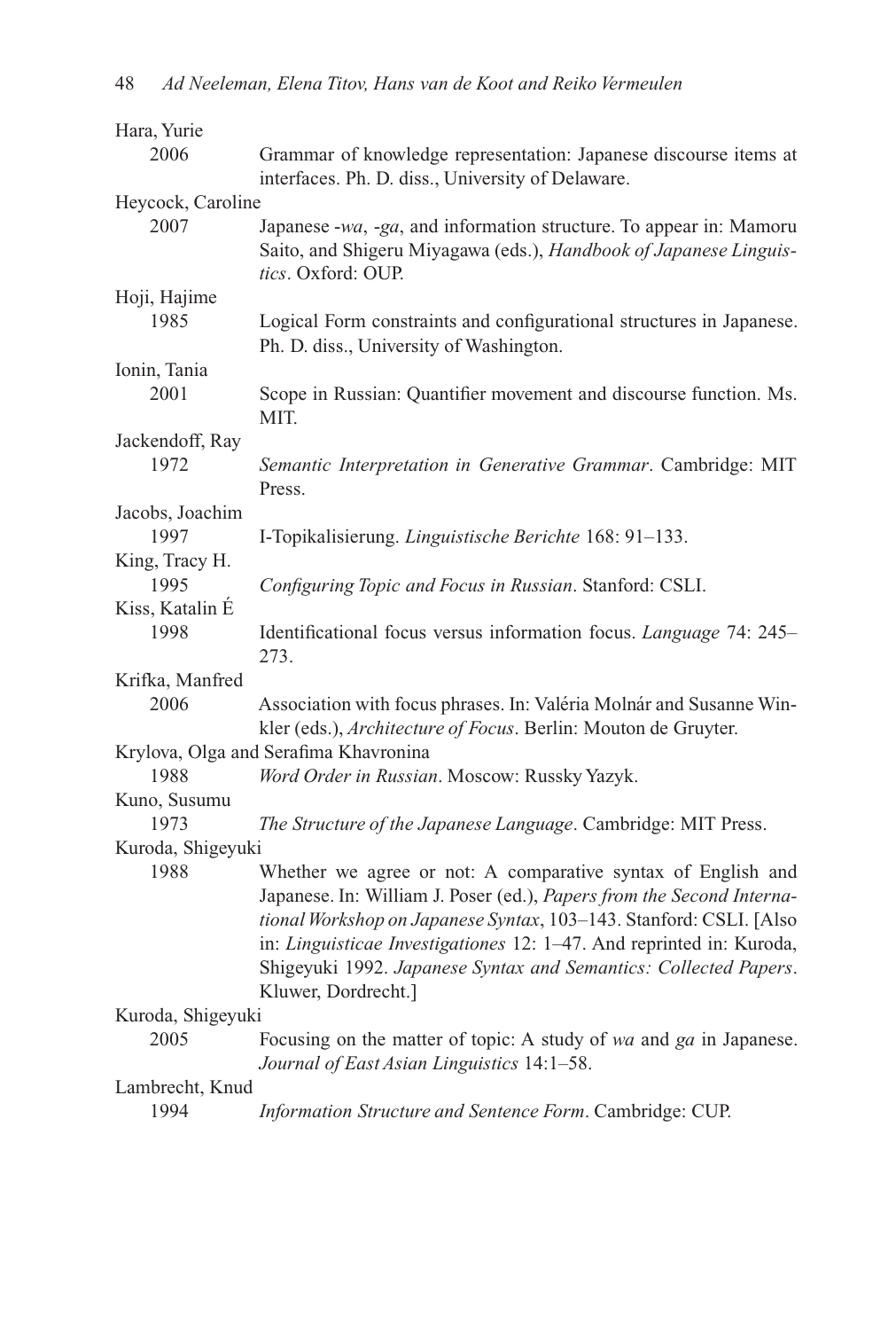| Mahajan, Anoop                  |                                                                                                                                                                                                                                                    |
|---------------------------------|----------------------------------------------------------------------------------------------------------------------------------------------------------------------------------------------------------------------------------------------------|
| 1990                            | The A/A-bar distinction and movement theory. Ph. D. diss, MIT.                                                                                                                                                                                     |
| McCoy, Svetlana                 |                                                                                                                                                                                                                                                    |
| 2003                            | Connecting information structure and discourse structure through<br>"Kontrast": The case of colloquial Russian particles -to, že, and ved'.<br>Journal of Logic, Language and Information 12: 319-335.                                             |
| Molnár, Valéria                 |                                                                                                                                                                                                                                                    |
| 2002                            | Contrast - from a contrastive perspective. In: H. Hallelgard, Stig Jo-<br>hansson, Bergljot Behrens, and Cathrine Fabricius-Hansen (eds.), In-<br>formation Structure in a Cross-Linguistic Perspective, 147-161. Am-<br>sterdam/New York: Rodopi. |
| Neeleman, Ad                    |                                                                                                                                                                                                                                                    |
| 1994                            | Complex predicates. Ph. D. diss., Utrecht University.                                                                                                                                                                                              |
| Neeleman, Ad and Tanya Reinhart |                                                                                                                                                                                                                                                    |
| 1998                            | Scrambling and the PF interface. In: Miriam Butt and Wilhelm Gueder<br>(eds.), The Projection of Arguments, 309-353. Stanford: CSLI.                                                                                                               |
| Neeleman, Ad and Elena Titov    |                                                                                                                                                                                                                                                    |
| 2008                            | Focus, Contrast and Stress in Russian. Ms. UCL.                                                                                                                                                                                                    |
|                                 | Neeleman, Ad and Hans van de Koot                                                                                                                                                                                                                  |
| 2008                            | Dutch scrambling and the nature of discourse templates. Journal of<br>Comparative Germanic Linguistics 11.                                                                                                                                         |
| Nilsen, Øystein                 |                                                                                                                                                                                                                                                    |
| 2003                            | Eliminating positions: Syntax and semantics of sentential modifica-<br>tion. Ph. D. diss., Utrecht University.                                                                                                                                     |
| Prince, Ellen                   |                                                                                                                                                                                                                                                    |
| 1981                            | Topicalization, focus-movement and Yiddish-movement: A pragmatic<br>differentiation. Proceedings of the Berkeley Linguistic Society 7:249-<br>264.                                                                                                 |
| Reinhart, Tanya                 |                                                                                                                                                                                                                                                    |
| 1981                            | Pragmatics and Linguistics: An analysis of sentence topics. Philo-<br>sophica 27:53-94.                                                                                                                                                            |
| Reinhart, Tanya                 |                                                                                                                                                                                                                                                    |
| 1995                            | Interface strategies. Ms. Utrecht University.                                                                                                                                                                                                      |
| Reinhart, Tanya                 |                                                                                                                                                                                                                                                    |
| 1996                            | Interface economy - focus and markedness. In: Chris Wilder et al.<br>(eds.), The Role of Economy Principles in Linguistic Theory. Berlin:<br>Akademic Verlag.                                                                                      |
| Reinhart, Tanya                 |                                                                                                                                                                                                                                                    |
| 2006                            | Interface Strategies. Cambridge: MIT Press.                                                                                                                                                                                                        |
| Rizzi, Luigi                    |                                                                                                                                                                                                                                                    |
| 1997                            | The fine structure of the left periphery. In: Liliane Haegeman (ed.),<br>Elements of Grammar. Dordrecht: Kluwer.                                                                                                                                   |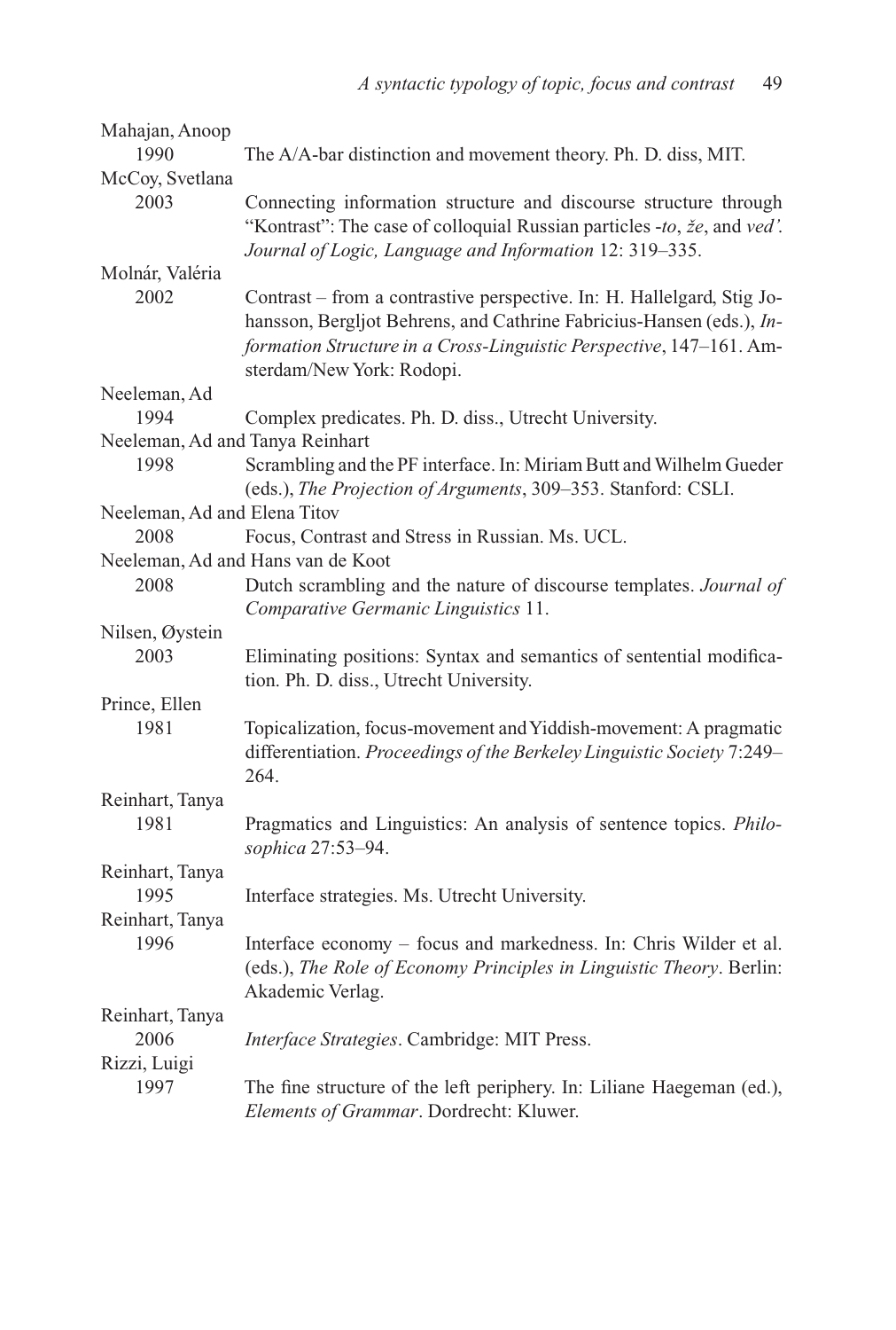| Rizzi, Luigi (ed.)                |                                                                                              |  |  |  |  |
|-----------------------------------|----------------------------------------------------------------------------------------------|--|--|--|--|
| 2003                              | The Structure of IP and CP. The Cartography of Syntactic Structures,                         |  |  |  |  |
|                                   | Vol. 2. Oxford: OUP.                                                                         |  |  |  |  |
| Roberts, Craige                   |                                                                                              |  |  |  |  |
| 1996                              | Information structure in discourse: Towards an integrated formal the-                        |  |  |  |  |
|                                   | ory of pragmatics. In: James Yoon and Andreas Kathol (eds.), OSU                             |  |  |  |  |
|                                   | Working Papers in Linguistics 49: Papers in Semantics, 91-136.                               |  |  |  |  |
| Rochemont, Michael                |                                                                                              |  |  |  |  |
| 1989                              | Topic islands and the subjacency parameter. Canadian Journal of Lin-<br>guistics 34:145-170. |  |  |  |  |
| Saito, Mamuro                     |                                                                                              |  |  |  |  |
| 1985                              | Some asymmetries in Japanese and their theoretical implications. Ph.                         |  |  |  |  |
|                                   | D. diss., MIT.                                                                               |  |  |  |  |
| Sakai, Hiromu                     |                                                                                              |  |  |  |  |
| 1994                              | Complex NP constraint and case conversion in Japanese. In: Masaru                            |  |  |  |  |
|                                   | Nakamura (ed.), Current Topics in English and Japanese: Proceedings                          |  |  |  |  |
|                                   | of the Second English/Japanese Comparative Syntax Workshop, 179-                             |  |  |  |  |
|                                   | 203. Tokyo: Hituzi Syoboo.                                                                   |  |  |  |  |
| Schwarzschild, Roger              |                                                                                              |  |  |  |  |
| 1999                              | Givenness, AvoidF and other constraints on the placement of accents.                         |  |  |  |  |
|                                   | Natural Language Semantics 7:41-177.                                                         |  |  |  |  |
| Tomioka, Satoshi                  |                                                                                              |  |  |  |  |
| 2007                              | The Japanese existential possession: A case study of pragmatic dis-                          |  |  |  |  |
|                                   | ambiguation. Lingua 117:881-902.                                                             |  |  |  |  |
| Tomioka, Satoshi                  |                                                                                              |  |  |  |  |
| 2009                              | Contrastive topics operate on speech acts. In: Malte Zimmermann and                          |  |  |  |  |
|                                   | Caroline Féry (eds.), Information Structure: Theoretical, Typological,                       |  |  |  |  |
|                                   | and Experimental Perspectives. Oxford: OUP.                                                  |  |  |  |  |
| Vallduví, Enric                   |                                                                                              |  |  |  |  |
| 1992                              | The Informational Component. New York: Garland.                                              |  |  |  |  |
|                                   | Vallduví, Enric and Elisabet Engdahl                                                         |  |  |  |  |
| 1996                              | The linguistic realization of information packaging. Linguistics                             |  |  |  |  |
|                                   | 34:459-519.                                                                                  |  |  |  |  |
| Vallduví, Enric and Maria Vilkuna |                                                                                              |  |  |  |  |
| 1998                              | On rheme and konstrast. Syntax and Semantics 29:79-108.                                      |  |  |  |  |
| Vanden Wyngaerd, Guido            |                                                                                              |  |  |  |  |
| 1989                              | Object shift as an A-movement rule. MIT Working Papers in Linguistics<br>$11:256 - 271.$     |  |  |  |  |
|                                   | Van Hoof, Hanneke                                                                            |  |  |  |  |
| 2003                              | The rise in the rise-fall contour: Does it evoke a contrastive topic or a                    |  |  |  |  |
|                                   | contrastive focus? Linguistics 41:515-563.                                                   |  |  |  |  |